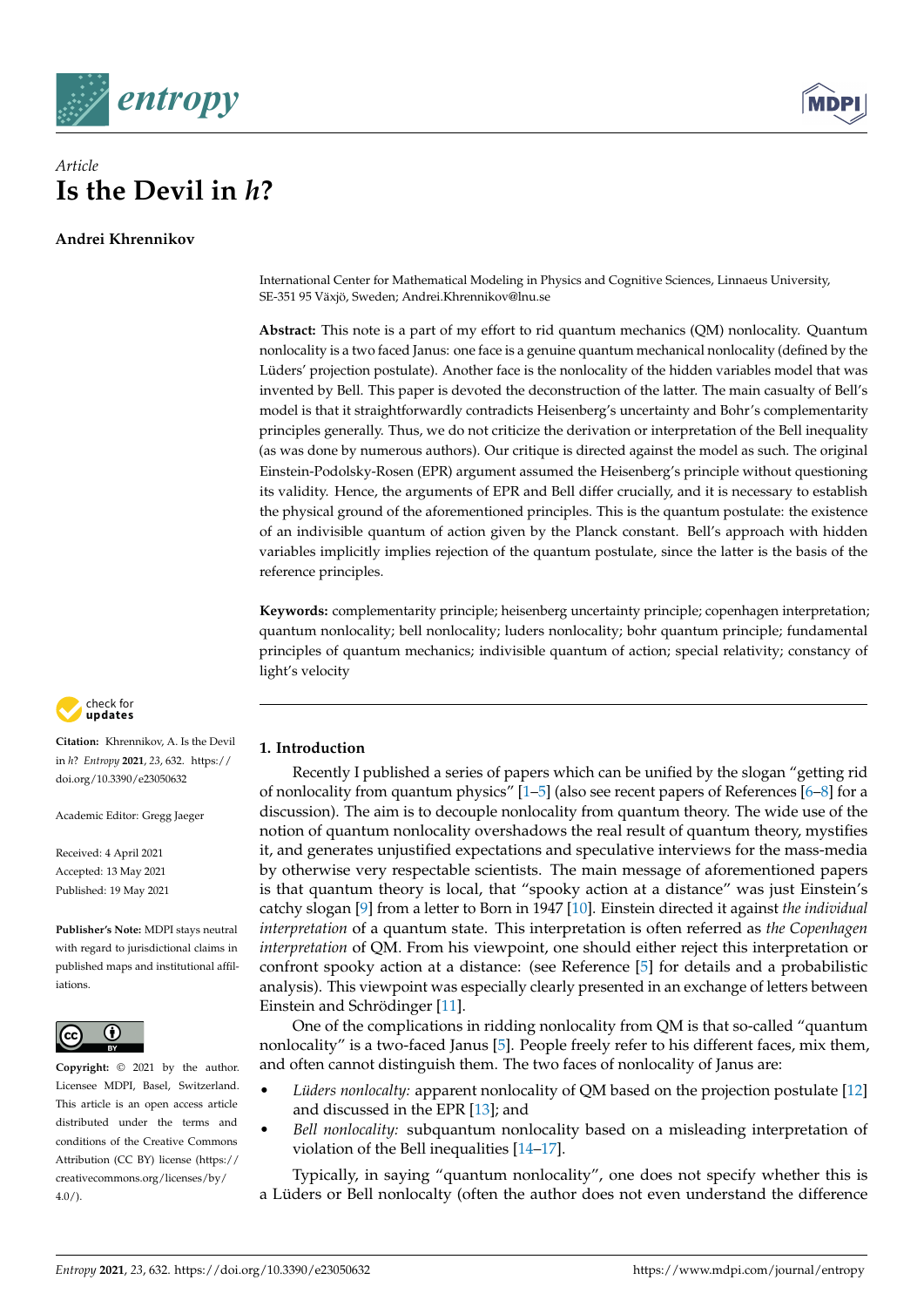between these nonlocalities). So, the first step to elimination of nonlocality from quantum theory is taking into account its Janus-like structure [\[5\]](#page-12-1).

In fact, the most consistent representation of Lüders nonlocalty nonlocality can be found in Aspect's papers [\[18,](#page-12-11)[19\]](#page-12-12). Aspect did not refer to EPR "elements of reality" and he proceeded straightforwardly with the Lüders projection postulate [\[12\]](#page-12-7). We remark that the projection postulate is often referred as the von Neumann-Lüders postulate or even simply the von Neumann postulate. However, von Neumann [\[20\]](#page-13-0) sharply distinguished between the cases of observables with non-degenerate and degenerate spectra. For the latter case, he considered a more general form of the state transformation process generated by observation retro-action; in particular, according to von Neumann a pure initial state can be transformed into a mixed state, as in the modern theory of quantum instruments [\[21](#page-13-1)[,22\]](#page-13-2). EPR used only the projection postulate for arbitrary observables, i.e., as was later formalized by Lüders [\[12\]](#page-12-7).

In Reference [\[1\]](#page-12-0), violation of the Bell inequalities was treated in a purely quantum framework, i.e., without coupling to hidden variables (cf. References [\[9](#page-12-4)[,23–](#page-13-3)[29\]](#page-13-4)). What does quantum theory say about (non)violation of the Bell inequalities? In this framework, violation versus satisfaction of such inequalities is equivalent to *local incompatibility versus compatibility of observables.* These inequalities should be treated as statistical tests for the complementarity principle (see Section [8\)](#page-6-0).

However, one can say that the essence of these inequalities is in their derivation on the basis of the Bell model with hidden variables [\[14](#page-12-9)[–17\]](#page-12-10). In this paper, we want to terminate this line of thinking by showing that the Bell hidden variables project is in striking contradiction with the foundations of quantum mechanics. To see this, one need not to derive any new inequality. From the very beginning (already by setting the hidden variable model), it is clear that *Bell's model conflicts with the fundamental principle of QM, the Bohr complementarity principle* (see Bohr [\[30\]](#page-13-5), as well as References [\[31–](#page-13-6)[33\]](#page-13-7)), and, in particular, the Heisenberg uncertainty principle. Thus, now, we do not criticize the derivations and interpretations of the Bell type inequalities (cf. References [\[34](#page-13-8)[–42\]](#page-13-9)). We stress that, by starting with the Bell hidden variables, one goes on a Crusade against complementarity.

If one accepts this viewpoint, then the following natural question immediately arises: *Why should the complementarity principle be violated only for compound systems?* (If it were violated.) It seems that there is no reason for this. And studies on intrasystem entanglement (of the degrees of freedom of say a single atom) and, in particular, classical entanglement (of the degrees of freedom of say classical electromagnetic field) confirm this viewpoint (see Reference [\[43\]](#page-13-10) for a review and Reference [\[4\]](#page-12-13) for coupling of classical entanglement and complementarity).

It is often said that the aim of the Bell hidden variables project was explanation of long distance correlations; we discuss this question in Section [5.](#page-5-0) We stress that Bell's attempt of explanation is based on the rejection of the complementarity principle, that the price of such an attempt is too high.

By struggling with Bell nonlocality and opposing it to the complementarity principle, it is worthwhile to find the physical ground of this principle. It is the Bohr *quantum postulate* [\[30,](#page-13-5)[44–](#page-13-11)[46\]](#page-13-12) declaring the existence of an indivisible quantum of action (Planck quantum). Thus, in my view, the resolution of the endless debates on quantum nonlocality, action at a distance, and the Bell inequalities is possible only on the basis of this postulate. This crucial issue is totally missed in these debates. Recently this issue was discussed in Reference [\[47\]](#page-13-13). The present paper can be considered as an essential extension of argument from Reference [\[47\]](#page-13-13) with inclusion of the discussion of a few related foundational problems, as quantum nonlocality, Bell's inequality, the structure of classical and quantum probability theories, and their recent updates, the projection postulate, EPR-argument, comparison with special relativity, Zeilinger's search for a fundamental principle of quantum mechanics, and pre-quantum models, such as mine (for the latter, see Appendix  $B$ ).

We recall (in Section [7\)](#page-5-1) Bohr's and Heinsenberg's viewpoints on the quantum postulate, especially Heinsenberg's comparison of the existence of the quantum of action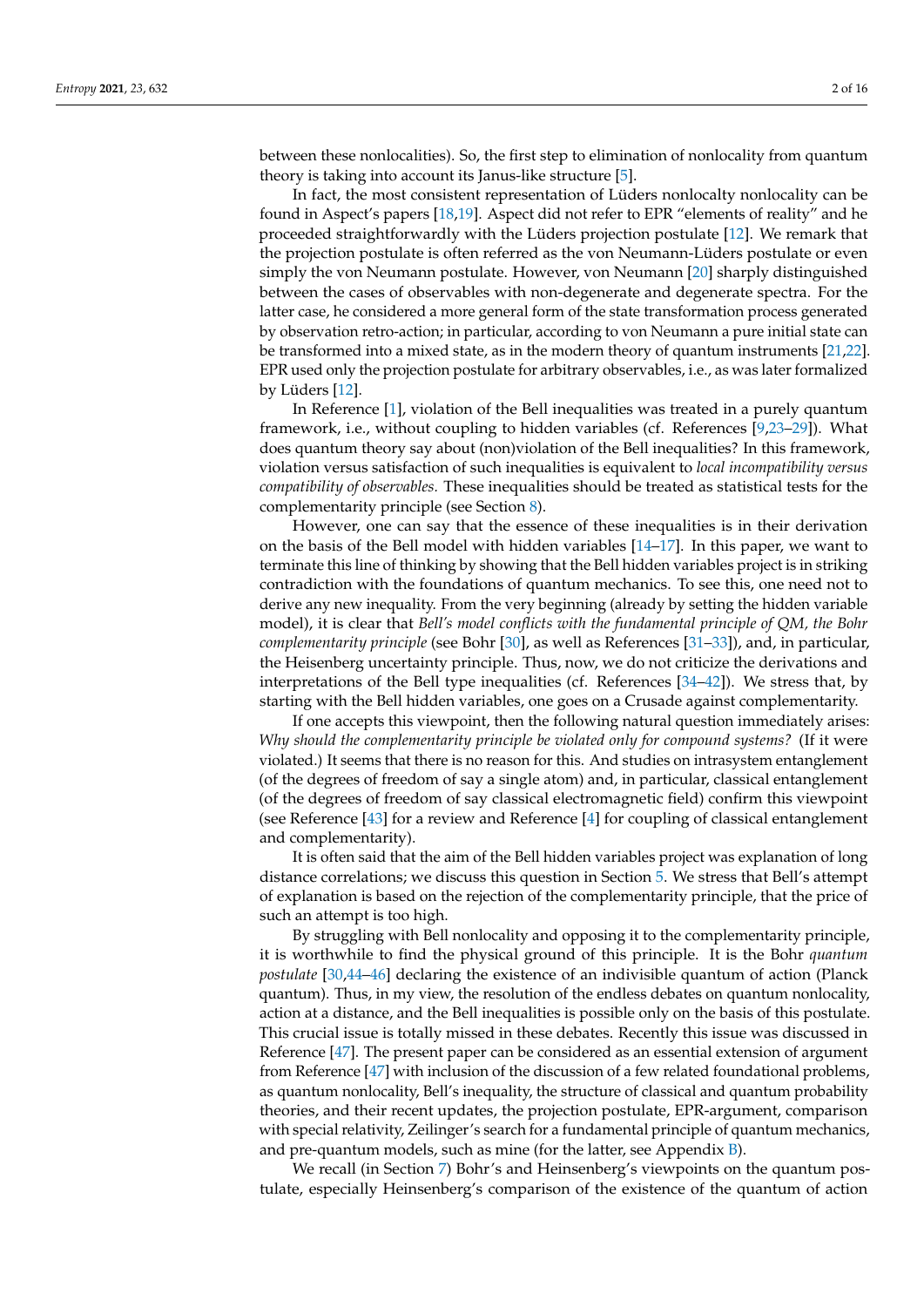$(h \neq 0)$  with finiteness of the speed of light ( $c < \infty$ ) and its independence of the inertial frame [\[30](#page-13-5)[,44](#page-13-11)[,45\]](#page-13-14).

In Section [7,](#page-5-1) we recall the practically forgotten paper of Zeilinger [\[48\]](#page-13-15) in which he looked for the fundamental principles of QM similar to the principles of special relativity. The quantum postulate definitely plays the crucial role in formulation of these fundamental principles (Section [7\)](#page-5-1). This postulate can be considered as the physical core of the Bohr principle of complementarity. The latter is one of the fundamental principles of QM. However, this principle is about observations, the way of extracting of information about quantum systems. This is an epistemological principle [\[31,](#page-13-6)[32,](#page-13-16)[49](#page-13-17)[,50\]](#page-13-18). As Bohr himself finally concluded, his quantum postulate is ontic, it is about physical reality as it is.

During his life, Bohr presented several versions of the complementarity principle. In References [\[3](#page-12-14)[,5,](#page-12-1)[51\]](#page-13-19), I expressed my vision on Bohr's ideas as the block of sub-principles (see Section [8\)](#page-6-0). I think that such a compact formulation of Bohr's principles is important for further discussions of the type "Bohr vs. Bell" [\[3\]](#page-12-14). Today, the Bohr complementarity principle is discussed mainly by philosophers, e.g., in References [\[31](#page-13-6)[–33\]](#page-13-7); see, however, e.g., Jaeger et al. [\[52\]](#page-13-20) for technical studies.)

Similarly to Einstein's formulation of the relativity principle on the speed of light [\[53\]](#page-13-21), we formulate the quantum action principle based of the Bohr quantum postulate (Section [7\)](#page-5-1). Following von Weizsäcker [\[54\]](#page-13-22) and Atmanspacher and Primas [\[49,](#page-13-17)[50\]](#page-13-18), we consider QM as an epistemic theory, a theory about knowledge (also see References [\[55,](#page-13-23)[56\]](#page-13-24)). So, the quantum action principle is the epistemic counterpart of Bohr's quantum postulate of the existence of an indivisible quantum of action, but this postulate has an ontic nature.

This is a good place to recall the recent attempts to derive the quantum formalism from "natural probabilistic and information principles", e.g., in References [\[57–](#page-13-25)[60\]](#page-14-0). This activity differs from our attempt (following Zeilinger [\[48\]](#page-13-15)) to formulate the fundamental principles of QM. We do not try to derive its mathematical formalism. The latter can be compared with the dressing for the main dish, we want to taste the dish without dressing.

We start with the comparative analysis of the views of Einstein, Podolsky, and Rosen and Bell (Sections [2](#page-2-0) and [3\)](#page-4-0). Typically, one considers Bell as the follower of EPR and claims that the Bell inequality is straightforwardly related to the EPR-pradox. It seems to me that this viewpoint is misleading. Then, we point (Section [4\)](#page-4-1) that, by considering Bell's hidden variables model, one struggles against the complementarity principle and, in fact, against the existence of the Planck quantum of action.

Would one like to "explain" long distance correlations at the cost of again confronting the ultraviolet (Rayleigh–Jeans) catastrophe and rejecting Planck's original work on black body radiation?

#### <span id="page-2-0"></span>**2. EPR**

We start with recollection of the basic notion of the EPR in Reference [\[13\]](#page-12-8), an element of reality:"If, without in any way disturbing a system, we can predict with certainty (i.e., with probability equal to unity) the value of a physical quantity, then there exists an element of reality corresponding to that quantity".

Now, we point out to the commonly forgotten historical fact that *the EPR paper was directed against the Copenhagen interpretation of the wave function* [\[13\]](#page-12-8). Since this interpretation has many versions (Plotnitsky even proposed to speak about interpretations in the spirit of Copenhagen [\[31](#page-13-6)[,32\]](#page-13-16)), it is important to specify the EPR treatment of this interpretation.

**Copenhagen interpretation** (EPR) *The wave function (quantum state) ψ represents the state of an individual quantum system.*

It is important to stress that "state" is interpreted epistemically as representing knowledge about possible outcomes of measurements on the system in the state *ψ*. So, *ψ* is not an ontic state-not the state of the system as it is, i.e., without relation to external observations. The state interpretation in the EPR-paper is very close to the modern information interpretations used in quantum information theory. This point has not been so much highlighted (see, however, References [\[49](#page-13-17)[,50](#page-13-18)[,61](#page-14-1)[,62\]](#page-14-2)).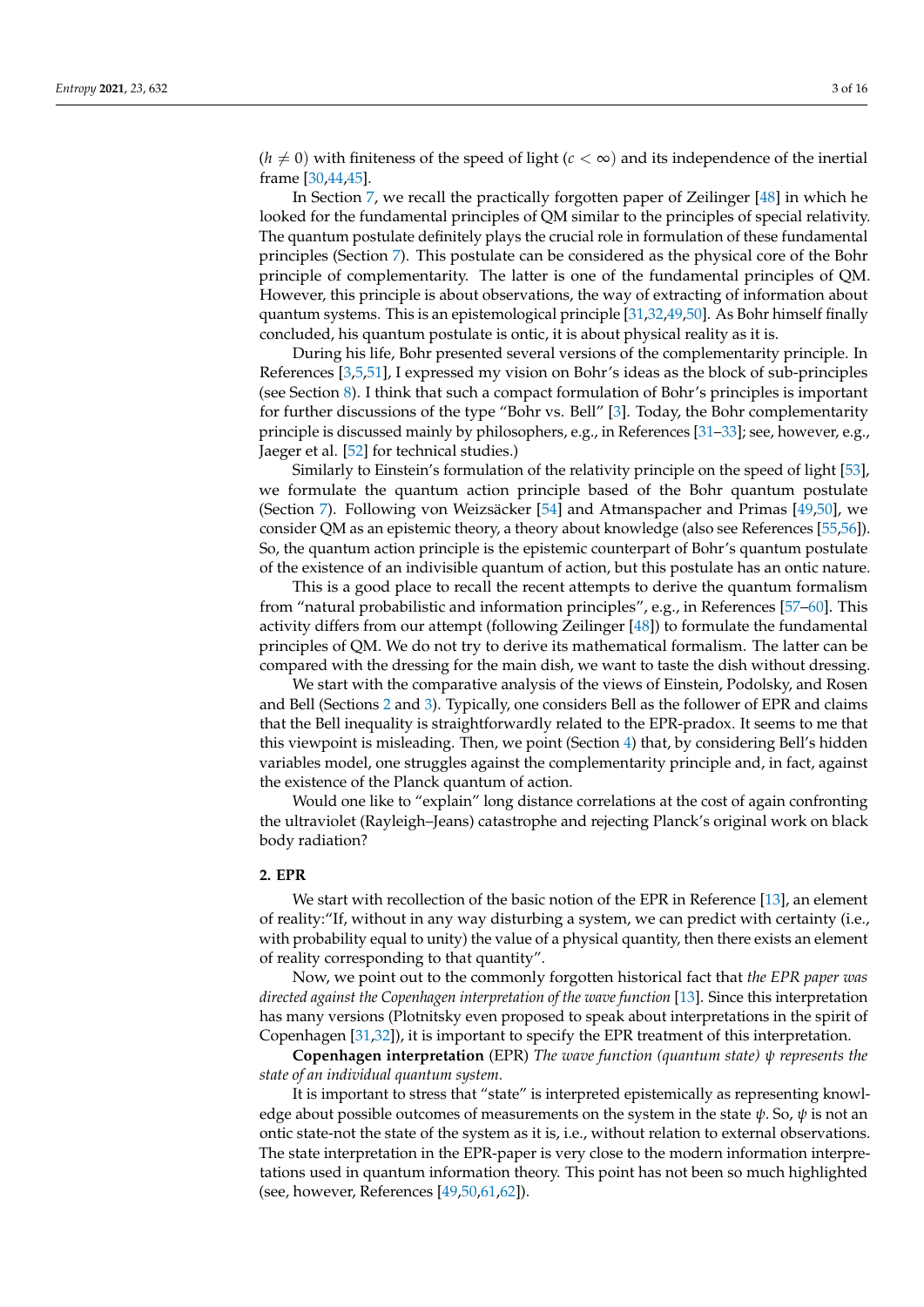By this interpretation, the quantum mechanical description based on the wave function representation of the state of a quantum system is complete. The complete physical theory is defined as follows [\[13\]](#page-12-8): *any element of physical reality has a counterpart in the physical theory.* The EPR-reasoning was, thus, based on two basic quantum mechanical principles:

- reduction of the wave function (the projection postulate) resulting from measurement retro-action; and
- the Heisenberg uncertainty principle.

The latter was formulated as follows: *"It is shown in quantum mechanics that, if the operators corresponding to two physical quantities, say A* and *B*, *do not commute*,  $AB \neq BA$ , *then the precise knowledge of one of them precludes such knowledge of the other. Furthermore, any attempt to determine the latter experimentally will alter the state of the system in such a way as to destroy the knowledge of the first."*

EPR showed that the assumption that QM (following the Copenhagen interpretation) is a complete theory implies violation of the Heisenberg uncertainty principle. Since they were sure of the validity of this principle, EPR concluded that the quantum mechanical description of nature is incomplete.

EPR did not question the validity of the Heisenberg principle. If it would be possible to violate this principle, then assigning to the same system two wave functions which are eigenfunctions of observables represented by non-commutative operators would not lead to any problem.

Thus, by concluding that *" . . . the wave function does not provide a complete description of the physical reality, we left open the question of whether or not such a description exists" and believing ". . . that such a theory is possible",* they do not dream of a theory violating the Heisenberg's uncertainty principle. By reading later works of Einstein, we can guess that he wanted to construct a classical field model underlying QM [\[63\]](#page-14-3) (see Appendix [B](#page-11-0) for such an attempt). *EPR also pointed out that nonlocality is an alternative to this conclusion, an alternative that they reject.*

The proponents of EPR did not question the validity of the quantum mechanical description, they were just looking for a more detailed description. But, this deeper description should respect the basic principles of QM, including the uncertainty and complementarity principles.

Now, we move to the Bohr's reply [\[64\]](#page-14-4) to the EPR [\[13\]](#page-12-8). In this reply, Bohr endowed the Heisenberg uncertainty principle with the interpretation based on the complementarity principle. In this interpretation, Bohr highlighted the contextuality counterpart of this principle (see Section [8,](#page-6-0) the principle of contextuality). He pointed out that EPR argumentation is based on consideration of two incompatible experimental arrangements (contexts) for measurements on the compound system  $S = (S_1, S_2)$ :

- **Position measurement.** The measurement of the position of  $S<sub>2</sub>$  through the measurement the position of *S*1.
- **Momentum measurement.** The measurement of the momentum of  $S_2$  through the measurement the momentum of  $S_1$ .

This contextual counterargument against the EPR-argument was preceded by the analysis of diffraction of a noncompound system. By this analysis, Bohr showed that for a single particle its position (slit) and momentum (point at the registration screen) correspond to two different experimental contexts, so they cannot be treated as properties of a particle. Then, by moving to the EPR situation he pointed out that there is no difference between measurements of incompatible observables of a single particle or a compound system. Roughly speaking, Bohr wanted to say that if even for a single particle position and momentum are irreducibly coupled to corresponding experimental contexts, then there is no reason to expect something cardinally different for a compound system of two particles. This line of thinking is important for foundational analysis of the Bell-argument and experiments based on violation of the Bell type inequalities (see References [\[1–](#page-12-0)[5\]](#page-12-1)).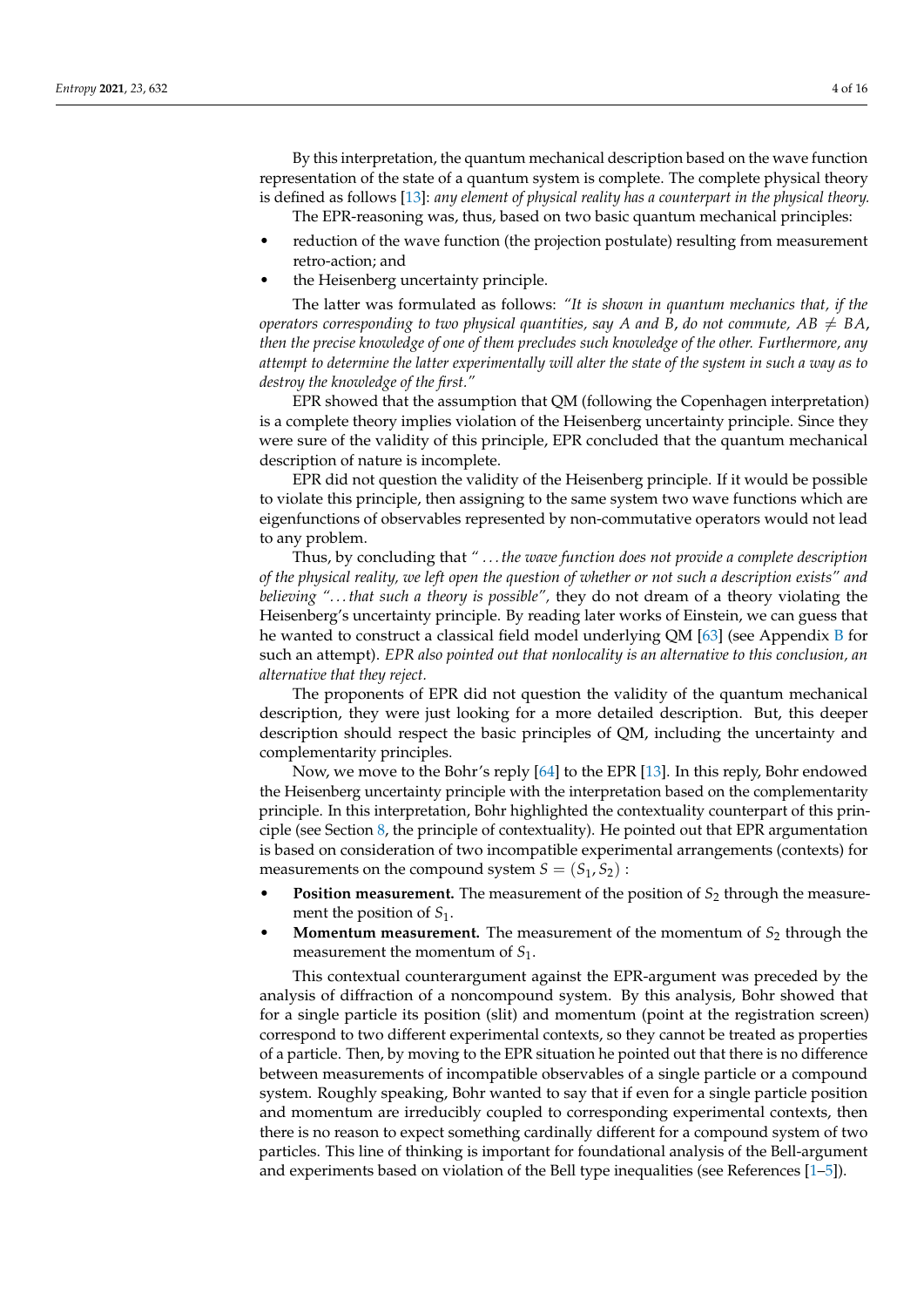#### <span id="page-4-0"></span>**3. Bell**

Although Bell started his paper, Reference [\[14\]](#page-12-9), by referring to the EPR paper as proving the incompleteness of QM, his model with hidden variables has not so much to do with the EPR "dream" of a complete physical theory generalizing QM. It is surprising that this inconsistency has never been emphasized in numerous papers on Bell's inequality (see, e.g., Aspect [\[18](#page-12-11)[,19\]](#page-12-12)). The main difference of Bell's model from the EPR-dream is that his model is in the striking contradiction with the quantum mechanical description, especially with the Heisenberg uncertainty principle.

Consider Bell's random variables  $A(a, \lambda)$ ,  $B(b, \lambda)$  representing observables of Alice and Bob, respectively. Surprisingly, Bell did not highlighted that, besides probabilities

$$
p_{a,b}(x,y) = p(A(a,\lambda) = x, B(b,\lambda) = y)
$$
\n(1)

for compatible observables, Bell's model describes probabilities

$$
p_{a,a'}(x_1, x_2) = p(A(a, \lambda) = x_1, A(a', \lambda) = x_2)
$$
\n(2)

for generally incompatible observables represented by noncommuting operators. (This problem is especially clear in consideration of the inequality of Clauser et al. (CHSH) [\[17\]](#page-12-10).) From the very beginning, i.e., without any Bell type inequality, this assumption contradicts to the QM-representation of observables and, hence, to the Heisenberg uncertainty principle (or, more generally to the Bohr complementarity principle).

Of course, one may proceed with subquantum models, but *without identification of the values of random variables with values of quantum observables and without identification of "hidden correlations" with the experimental correlations.* And De Broglie emphasized [\[65\]](#page-14-5) this viewpoint. However, people wanted experimental verification. . .

Thus, from the very beginning Bell's model of hidden variables was designed as contradicting the uncertainty principle. Therefore, it is not surprising that, as was shown in my recent paper, Reference [\[1\]](#page-12-0), violation-satisfaction of the CHSH-inequality can be formulated in terms of noncommutativity-commutativity of operators representing local observables of Alice and Bob, respectively, as indicated above.

### <span id="page-4-1"></span>**4. Against Complementarity?**

The Heisenberg uncertainty principle was the starting point for Bohr's formulation of the complementarity principle  $[44–46]$  $[44–46]$  (see my recent papers, References [\[1](#page-12-0)[,3](#page-12-14)[,51\]](#page-13-19), a "gentle" presentation of this principle for non-philosophers; also see Section [8\)](#page-6-0). Thus, in the light of the above consideration, we can say that, in fact, Bell's argument was directed against the Bohr complementarity principle. This argumenty was overshadowed by the nonlocality issue (which is irrelevant to the problem, at least from the viewpoint of EPR and the author of this paper). Of course, rejection of the complementarity principle (or the Heisenberg uncertainty principle) would have similar catastrophic consequences even for non-compound systems (see Bohr's reply [\[64\]](#page-14-4) to EPR and the discussion at the very end of Section [2\)](#page-2-0), say a single atom or neutron, as we can see from the contextuality tests (see, e.g., Reference [\[66\]](#page-14-6)).

To discard the Bell model with hidden variables, one need not to derive inequalities and test them experimentally. Of course, one should believe in the basic principles of QM. (In the opposite case, she should say explicitly about this, about her battle against the quantum postulate). The main impact of experimental tests  $[61,67-70]$  $[61,67-70]$  $[61,67-70]$  is a demonstration that quantum correlations (predicted by QM) are preserved over long distances. The latter plays the crucial role in quantum engineering. However, correlation preservation can be checked directly without inequalities. Moreover, by operating with the CHSH-combination of correlations experimenter can miss mutual compensation of deviations from QM. In Aspect's pioneer experiment [\[71\]](#page-14-9), the correlations did not match the quantum prediction, but they mystically compensated each other to violate the Bell inequality (see Reference [\[72\]](#page-14-10) for discussion). (In spite of numerous discussions with experimenters, I am still not sure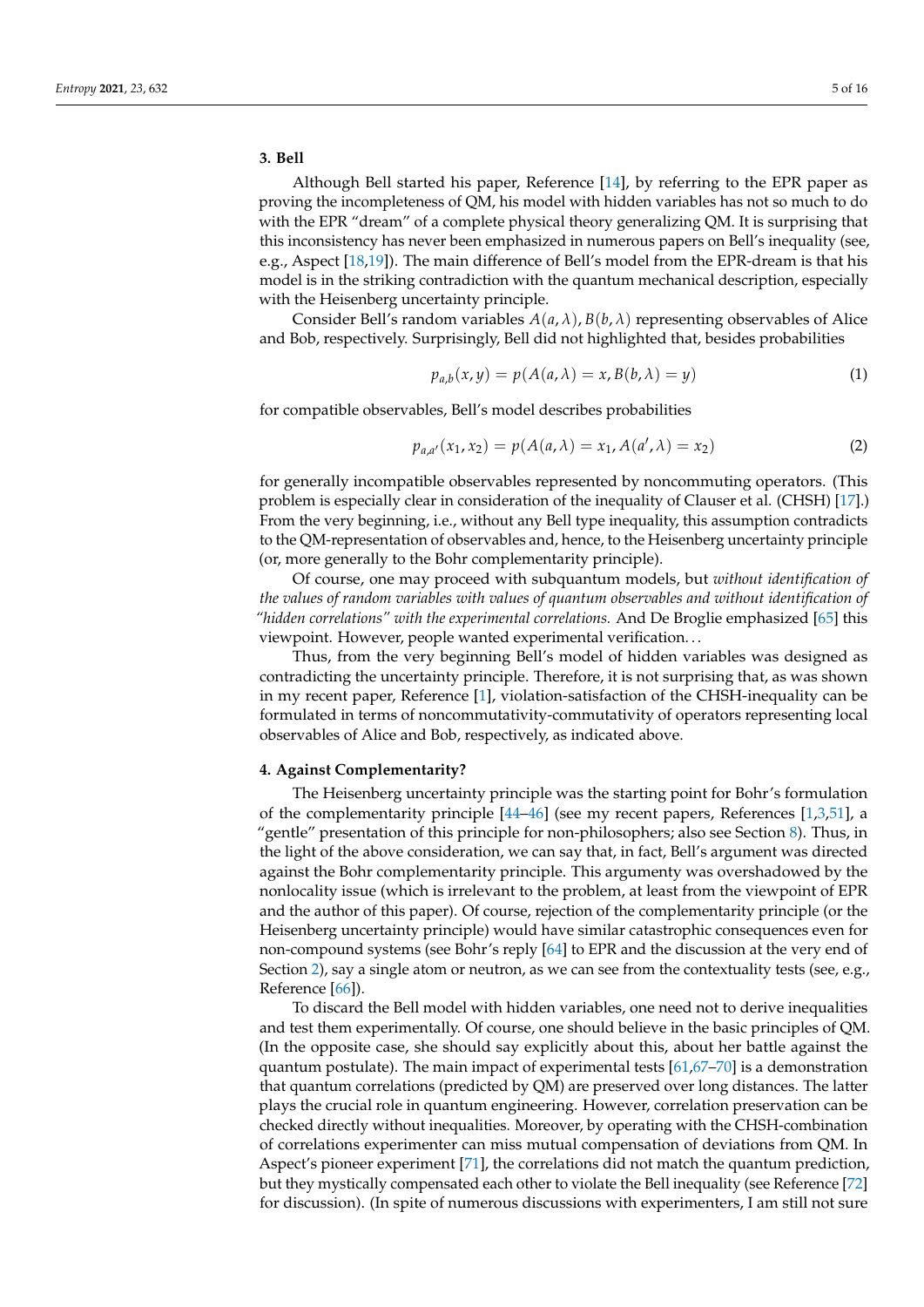that data from the basic experiments on say CHSH-inequality is clean from the mentioned Aspect-type anomaly. Papers typically present only the CHSH-correlation combination but not separate correlations for pairs of experimental settings).

### <span id="page-5-0"></span>**5. Explaining: Long Distance Correlations vs. Violation of the Complementarity Principle**

Typically, followers of the Bell argument (that has not so much to do with the original EPR-argument) want to explain long distance correlations. I think that the essence of the problem is in the word "explain".

In science, we operate with mathematical models of physical processes. So, "explain" means "to describe by some mathematical model". And quantum mathematics, as a mathematical model, describes perfectly well the long distance correlations: entangled states and projection type measurements. So, it seems that Bell and his followers had something different in mind.

*Why was Bell not satisfied with the quantum mechanical description?*

From reading Bell, I have the impression that he "simply" wanted to re-establish the realism of classical physics. But, what is the main quantum barrier for such realism? Everybody knows this very well, this is the Bohr complementarity principle with starting point from the Heisenberg uncertainty relation; see Bohr [\[44\]](#page-13-11), *". . . an independent reality in the ordinary physical sense can neither be ascribed to the phenomena nor to the agencies of observation."* This is clearly stated in the EPR Reference [\[13\]](#page-12-8). Bell and his followers should have said something like the following: *we want to disprove the Heisenberg uncertainty relations.* Unfortunately, it was never stated explicitly. Instead, people operate with such an ambiguous notion as "local realism".

Suppose somebody, say Alice, questions the Heisenberg uncertainty principle. Then, why should she consider compound systems? Does she think that this principle is violated only for compound systems? This would be really strange. Thus, before trying to explain the long distance correlations with the Bell-type hidden variables model, it would be reasonable to try explain the incompatibility of observables and their corresponding spin projections to different axes or incompatibility of position and momentum observables.

The main feature of the Bell model with hidden variables, the feature crying for justification, is violation of the complementarity principle. It is not so natural to try to"explain" long distance correlations without any attempt to explain violation of this principle.

#### **6. The Root of Complementarity: The Devil Is in the Planck Constant**

Thus, by starting the anti-complementarity battle it is useful to remind the foundational roots of complementarity. The Bohr's complementarity principle will be discussed in detail in Section [8.](#page-6-0)

For Bohr, the root of the complementarity is the existence of *indivisible quantum of action* given by the Planck constant *h*. The existence of this quantum prevents the total separation of the genuine physical features of a system from the properties of interaction with a measurement apparatus. So, the seed of the Bohr complementarity principle is the Planck constant *h*.

It is meaningless to start a Crusade against complementarity without trying to understand the origin of this fundamental quantum of action in nature. Neither Einstein nor Bell tried to perform such investigation; in fact, neither Bohr nor Heisenberg, for them this is just the feature of nature, such as, e.g., the constancy of the speed of light. And, for the moment, this position can be considered as the only one possible.

#### <span id="page-5-1"></span>**7. Quantum Action Principle**

We recall that Zeilinger was looking for the fundamental principle of QM [\[48\]](#page-13-15), similar to Einstein's principle of relativity:

*The laws of physics are invariant (i.e., identical) in all inertial frames of reference.* And he formulated the following principle of the quantization of information: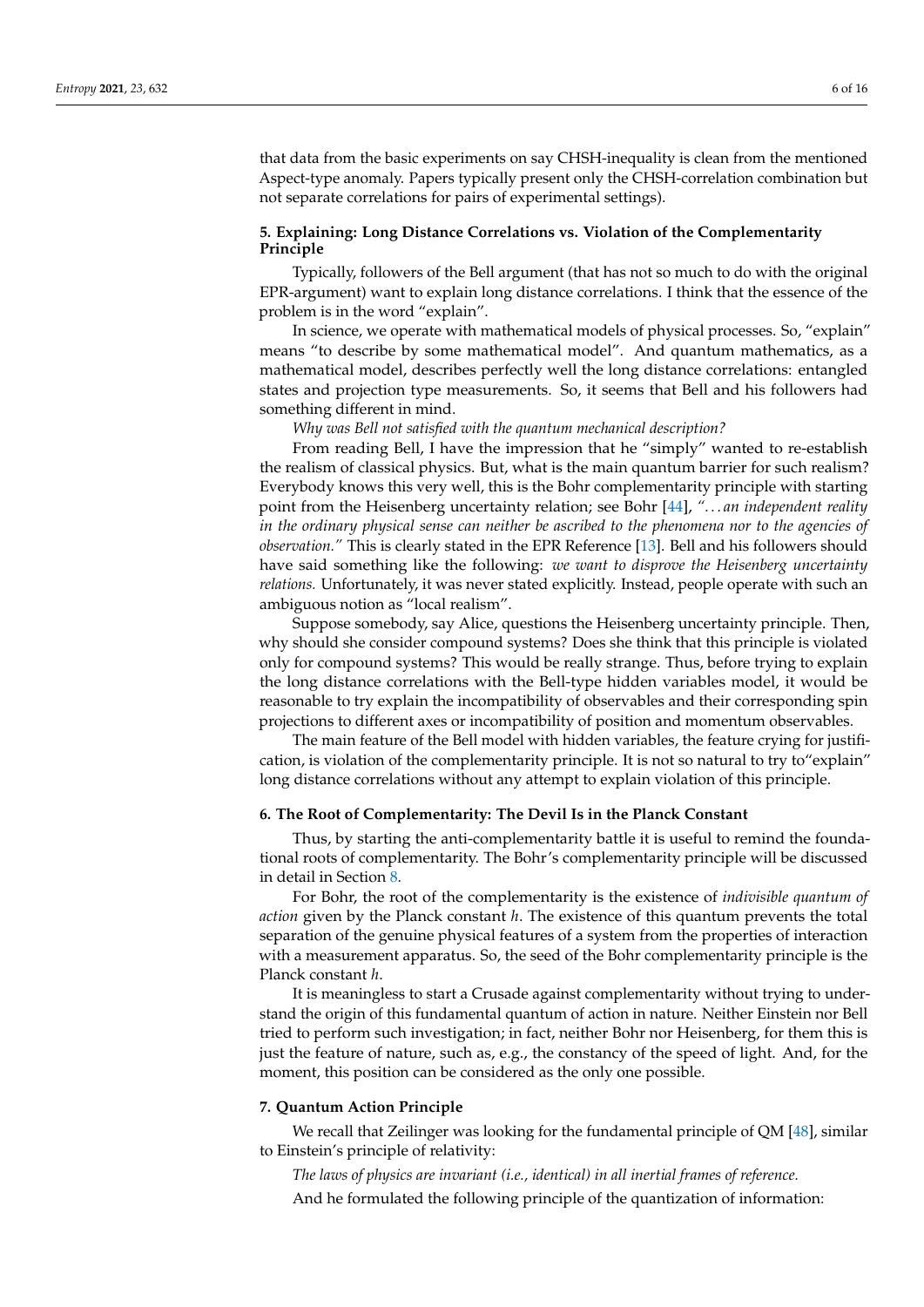#### *An elementary system represents the truth value of one proposition.*

Surprisingly, in his paper, Reference [\[48\]](#page-13-15), Zeilinger did not mention the Bohr complementarity principle. In fact, Zeilinger's postulate is nothing else than Bohr's statement about the quantum phenomenon. The latter can be considered as a part of the complementarity principle (see, especially, my recent paper, Reference [\[4\]](#page-12-13)). We shall be back to this issue in Section [8.](#page-6-0)

Now, we recall that the theory of special relativity is based on two Einstein's principles, of which the second one is about light's velocity:

*The speed of light in a vacuum is the same for all observers, regardless of the motion of the light source or observer.*

(In particular, this principle presumes finiteness of light's velocity.) We now point to the close quantum analog of this principle.

Bohr stressed [\[44\]](#page-13-11) that the essence of quantum theory *"may be expressed in the so-called quantum postulate, which attributes to any atomic process an essential discontinuity, or rather individuality, completely foreign to the classical theories and symbolised by Planck's quantum of action."* On the basis of Bohr's quantum postulate, we formulate the following principle of QM that can be considered as the analog of Einstein's second principle:

**Quantum action principle:** *The quantum of action is the same for all observers, regardless experimental contexts.*

We can say that this principle is the epistemic counterpart of the Bohr's quantum postulate. The formulation of the quantum action principle involves observables, but the quantum postulate, the existence in nature of indivisible quantum of action, is about nature as it is, i.e., this is the ontic postulate.

Today, it is practically forgotten that, by formulating the uncertainty principle, Heisenberg pointed to the analogy with the light velocity constraint in special relativity. This analogy was then emphasized by Bohr [\[44](#page-13-11)[,45\]](#page-13-14). In this paper, Bohr used the term "reciprocal uncertainty" for the Heisenberg uncertainty relation. (This reciprocity is related to position and momentum).

*"Heisenberg has rightly compared the significance of this law of reciprocal uncertainty for estimating the self-consistency of quantum mechanics with the significance of the impossibility of transmitting signals with a velocity greater than that of light for testing the self-consistency of the theory of relativity. . . . Planck's discovery has brought before us a situation similar to that brought about by the discovery of the finite velocity of light."*

For the formulation of the complementarity principle, the concrete value of the Planck constant is not important. It is important only that this quantum of action exists,  $h \neq 0$ . In the same way, the concrete value of light's velocity is not important for formulation of special relativity, i.e., it is only important that it is finite,  $c < \infty$ . We also stress that constancy of action quantum, its independence of observable (measurement procedure), plays the crucial role in QM, as well as the constancy of the speed of light in special relativity.

What are the other principles of quantum theory? We shall discuss this problem in Section [8.](#page-6-0)

#### <span id="page-6-0"></span>**8. Bohr'S Complementarity Principle**

In 1949, Bohr [\[30\]](#page-13-5) presented the essence of complementarity in the following widely citing statement:

*"This crucial point . . . implies the impossibility of any sharp separation between the behaviour of atomic objects and the interaction with the measuring instruments which serve to define the conditions under which the phenomena appear. In fact, the individuality of the typical quantum effects finds its proper expression in the circumstance that any attempt of subdividing the phenomena will demand a change in the experimental arrangement introducing new possibilities of interaction between objects and measuring instruments which in principle cannot be controlled. Consequently, evidence obtained*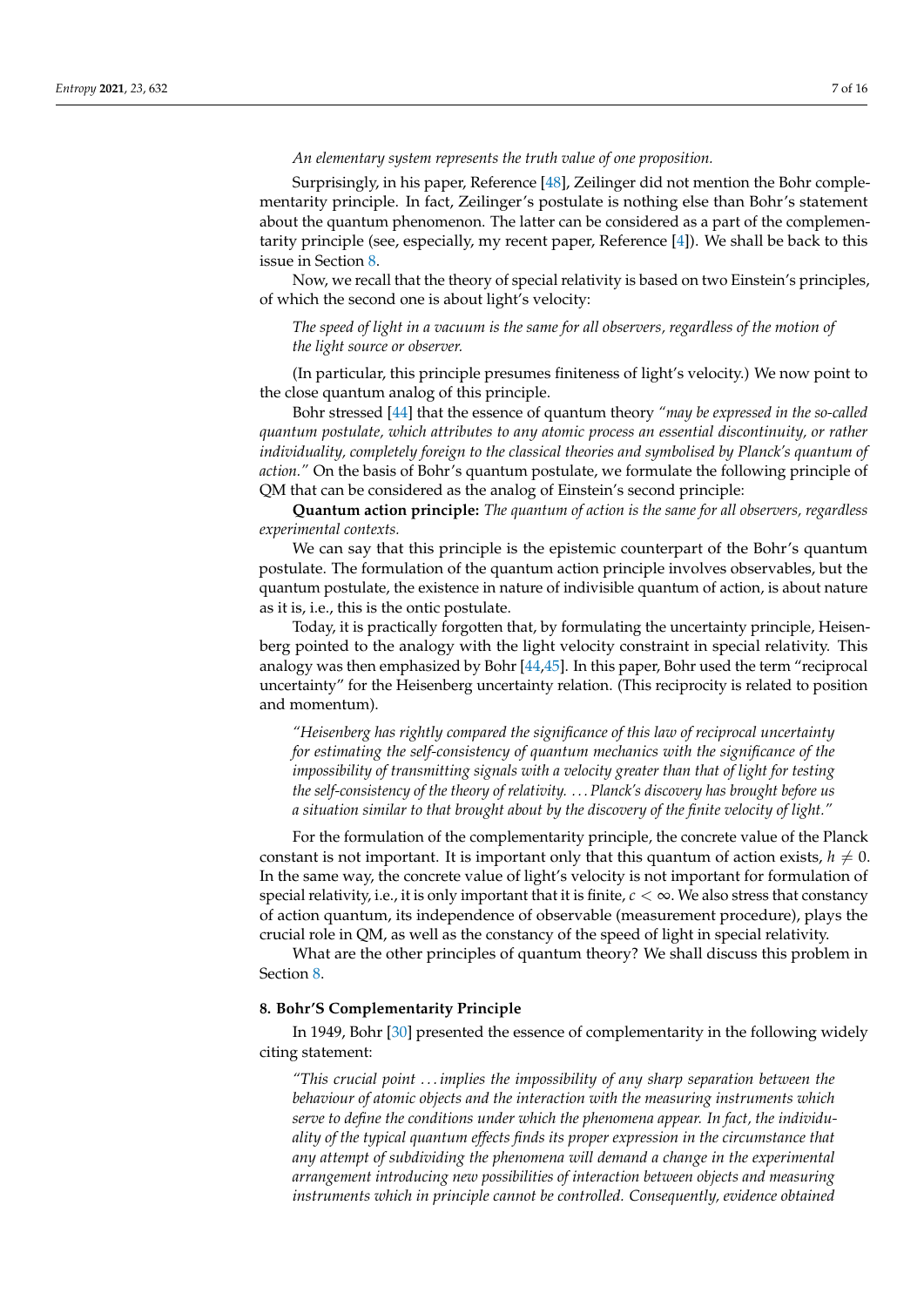*under different experimental conditions cannot be comprehended within a single picture, but must be regarded as complementary in the sense that only the totality of the phenomena exhausts the possible information about the objects."*

By analyzing this Bohr's statement, I propose [\[1,](#page-12-0)[3,](#page-12-14)[51\]](#page-13-19) to present the Bohr complementarity principle as constituted by the following three interconnected principles:

- **Contextuality:** Irreducible dependence of measurement's output on the experimental context.
- **Context complementarity:** Existence of complementary experimental contexts.
- **Individuality:** Discreteness of quantum measurements -generation of physical phenomena.

In this formulation, the complementarity principle can be treated as an epistemological principle (see, especially, Reference [\[51\]](#page-13-19) on coupling to quantum information theory). I would emphasize that this my personal representation of Bohr's ideas on complementarity (see Section [10](#page-8-0) for a further discussion).

Typically, one identifies the Bohr complementarity principle with **Context complementarity**. However, the above citation implies combination of all four "sub-principles." Besides **Context complementarity**, the principle **Contextuality** also attracts some attention, but **Individuality** is completely ignored, although it plays the crucial role in distinguishing quantum theory from e.g. classical electromagnetism (see Reference [\[4\]](#page-12-13)). By this principle, quantum measurements generate discrete events corresponding to interaction of individual quantum systems, say photons or electrons, with measuring devices. Such discrete events are clicks of photo-detectors or points on a screen with photo-emulsion in the original diffraction experiments. Bohr called these phenomena. For him, only phenomena can be considered as "elements of reality". We now cite Bohr:

*"I advocate the application of the word* **phenomenon** *exclusively to refer to the observations obtained under specific circumstances including an account of the whole experimental arrangement. In such terminology, the observational problem is free of any special intricacy since, in actual experiments, all observations are expressed by unambiguous statements referring, for instance, to the recording of the point at which an electron arrives at a photographic plate. Moreover, speaking in such a way is just suited to emphasize that the the appropriate physical interpretation of the symbolic quantum mechanical formalism amounts only to predictions, of determinate or statistical character, pertaining to individual phenomena appearing under conditions defined by classical physical concepts."*

#### (Reference [\[30\]](#page-13-5), v. 2, p. 64)

This, it seems that Zelinger's principle of information quantization is just an information reformulation of Bohr's principle of individuality of quantum phenomena.

Besides **Individuality**, in the above citation Bohr also emphasized **Contextuality**, *an account of the whole experimental arrangement.* We remark that, for to Bohr, **Contextuality principle** is a consequence of **Quantum action principle.** The indivisibility of quantum of action implies irreducible dependence of measurement's output on the experimental context. Logically **Contextuality** should generally imply **Context complementarity**, since the possibility to combine any group of experimental contexts into a single context for join measurement of observables is really surprising. For me, the real surprise is not that some experimental contexts are incompatible, e.g., contexts for measurement of position and momentum in QM, but that, in some theories, e.g., classical physics, mutual compatibility of any pair of contexts is always assumed.

We point out that, in discussions related to violation of the Bell type inequalities, the term "contextuality" is used in the very restricted meaning, as dependence on measurement of a compatible observable [\[15\]](#page-12-15). In the present paper, as well as in my previous works, e.g., Reference [\[73\]](#page-14-11), "contextuality" was used to note dependence on a general experimental context ("whole experimental arrangement"). To speak about contextuality, we need not to consider two observables; we can speak, e.g., about the context of position measurement or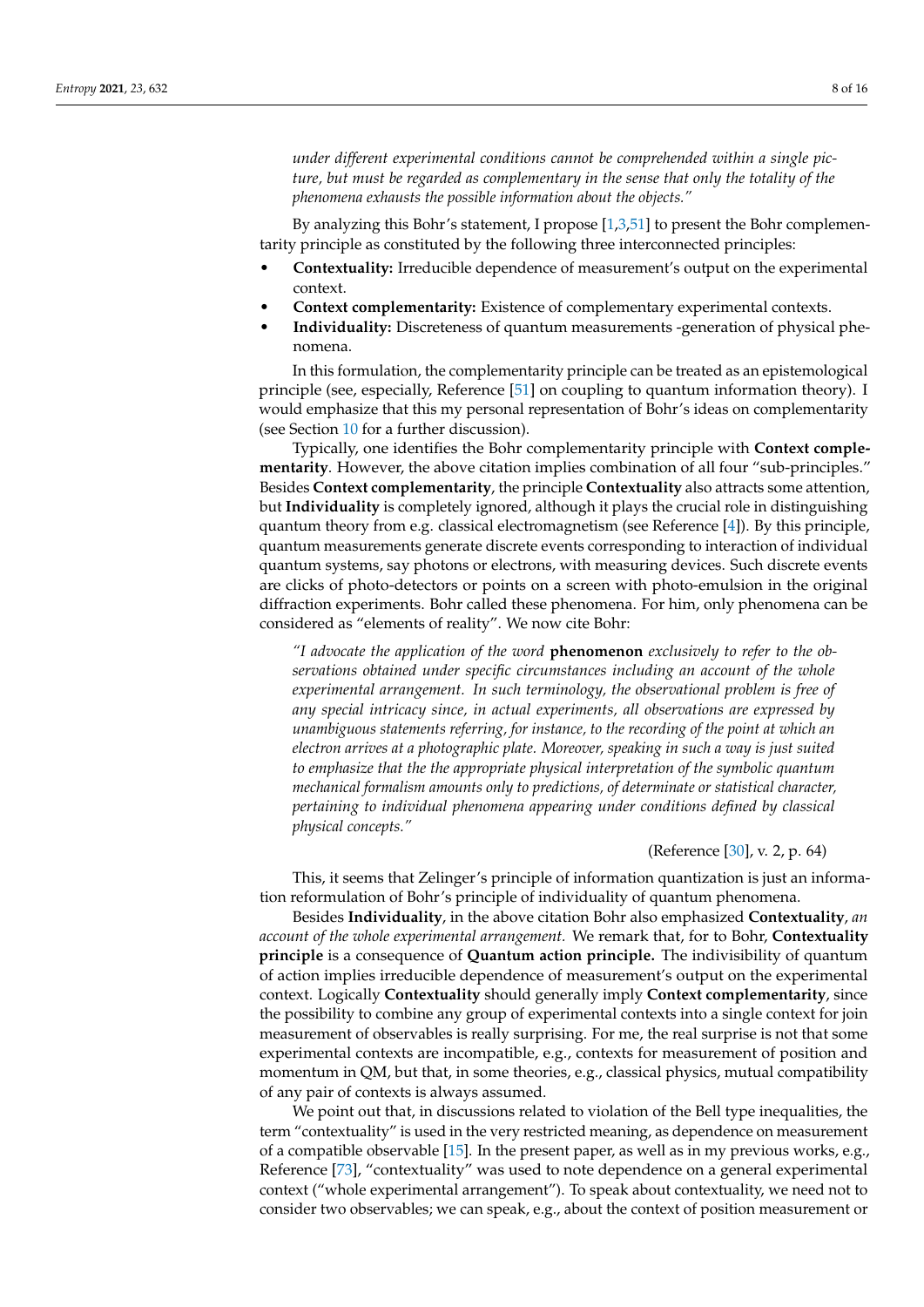the context of measurement of the concrete spin projection. This general contextuality can be called *Bohr contextuality* [\[74\]](#page-14-12).

#### **9. The Fundamental Principles of Quantum Mechanics**

The above considerations lead in a new way to the fundamental principles of QM:

1. **Quantum action principle.**

#### 2. **Bohr's complementarity principle.**

We consider QM as an epistemic theory [\[49,](#page-13-17)[50,](#page-13-18)[55,](#page-13-23)[61,](#page-14-1)[62\]](#page-14-2), a theory about extraction of knowledge about nature; in the terminology of Hertz and Boltzmann this is an observational theory [\[56,](#page-13-24)[75–](#page-14-13)[77\]](#page-14-14). Together, these two principles provide the epistemic foundations of quantum theory.

The quantum action principle is the direct consequence of the quantum postulate (the ontic principle about nature as it is), the second quantum principle (complementarity) is based on the first quantum principle. But their interrelation is complicated (see References [\[1](#page-12-0)[,3](#page-12-14)[,51\]](#page-13-19)).

Of course, these principles do not provide representation of QM as a closed formal system. In spite of a rather common opinion, even Einstein's relativity based on the principle of relativity and constancy of light's velocity cannot be treated as such a closed system; see Einstein's own comment on this issue (citation is taken from Reference [\[53\]](#page-13-21)):

*"The principle of relativity, or, more exactly, the principle of relativity together with the principle of the constancy of the velocity of light, is not to be conceived as a "complete system," in fact, not as a system at all, but merely as a heuristic principle which, when considered by itself, contains only statements about rigid bodies, clocks, and light signals. It is only by requiring relations between otherwise seemingly unrelated laws that the theory of relativity provides additional statements."*

#### <span id="page-8-0"></span>**10. Ontic and Epistemic Viewpoints on Complementarity**

This section may be of some interest for the readers interested in the philosophic foundations of QM; other readers can jump directly to the section concluding remarks.

We recall that an ontic theory is about reality as it is-when nobody is looking to it, an epistemic theory is about knowledge which can be extracted from observations (see Atmanspacher [\[49\]](#page-13-17) for details). The separation of ontic and epistemic theories is very important for quantum foundations. The majority of quantum paradoxes and mysteries come from mixing the elements of ontic and epistemic theories. According to Bohr, QM is an epistemic theory, it is not about micro-reality as it is, but about measurements performed on micro-systems. Theories with hidden variables are ontic ones. It is important to understand that the ontic representation of reality is not given by the God, but it is also a product of human mind. This viewpoint was especially clear presented in works of Herz and Boltzmann [\[75](#page-14-13)[–78\]](#page-14-15). They consider descriptive and observational theories. These are analogs of ontic and epistemic theories in the sense of Atmanspacher.

By accepting the ontic-epistemic approach to foundations of QM, one understands that ontic and epistemic theories have to be created in pairs,  $(\mathcal{T}_{\text{ontic}}, \mathcal{T}_{\text{epistemic}})$ , and that the selection of proper mapping

<span id="page-8-1"></span>
$$
J: \mathcal{T}_{\text{onto}} \to \mathcal{T}_{\text{epistemic}} \tag{3}
$$

plays the crucial role.

The main problem of Bell's argument is precisely mixing of ontic and epistemic descriptions and the use of straightforward mapping [\(3\)](#page-8-1) (even without explicit pointing to it) identifying ontic and epistemic quantities. By using the ontic-epistemic approach and selecting the right corresponding mapping, one can overcome Bell's, as well as von Neumann's, no-go statements (see, e.g., References [\[79](#page-14-16)[–82\]](#page-14-17) and Appendix [B\)](#page-11-0). Typically, mapping [\(3\)](#page-8-1) has two counterparts, one for states and another for quantities (in the epistemic theory, quantities are identified with observables); denote them *J*<sub>state</sub> and *J*<sub>quantity</sub>.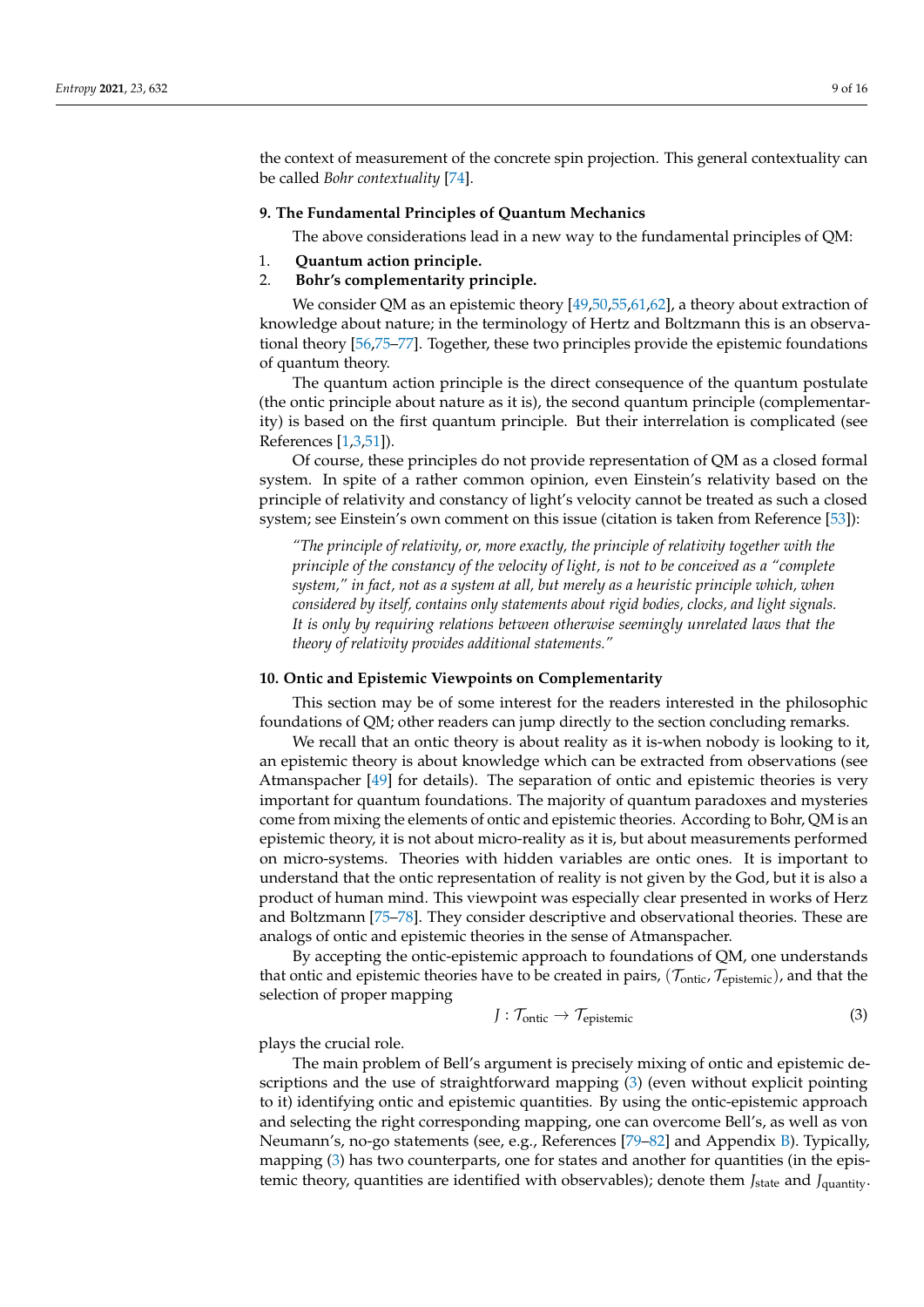The possibility to construct (theoretically) these maps smooths a dichotomy of ontic and epistemic descriptions (emphasized by Atmanspacher).

In particular, for injective mapping *J*<sub>quantity</sub>, the preimages of incompatible observables *A* and *B* (represented in QM by noncommuting operators,  $[A, B] \neq 0$ ) are well defined elements *a* and *b* of Tontic These preimages lose the property of mutual exclusivity. However, they have some special properties leading to probability interference within  $\mathcal{T}_{\text{onto}}$ . We call them supplementary (see Reference [\[83\]](#page-14-18) for details; see Norris [\[84\]](#page-14-19) for coupling with Derrida's logic of supplement [\[85\]](#page-14-20)). The supplement is understood as supplying what is missing and in this way is already inscribed within that to which it is added.

The early Bohr considered the complementarity principle as an epistemological principle, as a principle about extraction of information about features of quantum systems with the aid of measurement devices. In fact, Bohr's views match very well with modern development of quantum information theory (see Plotnitsky [\[31,](#page-13-6)[32\]](#page-13-16), Jaeger [\[86,](#page-14-21)[87\]](#page-14-22)), including the information interpretation of QM (Zeilinger-Brukner [\[48](#page-13-15)[,88](#page-14-23)[,89\]](#page-14-24)), QBism [\[90](#page-14-25)[,91\]](#page-14-26), and information reconstruction of quantum theory [\[57–](#page-13-25)[60\]](#page-14-0). The late Bohr's treatment of the complementarity principle is closer to ontic.

The discussion on ontic and epistemic counterparts of Bohr's complementarity principle can be concluded with the following remark. The Franco-Romanian philosopher and logician Stephane Lupasco, writing in the 1950s–1960s, developed a non-propositional logic (Logic in Reality, LIR) capable of describing the evolution of onto-epistemic processes at all levels of reality. In his analysis of Bohr, (see Brenner [\[92\]](#page-14-27)), Lupasco stated that Bohr's early work indicates that he viewed complementarity as primarily an epistemological principle [\[46\]](#page-13-12):

*"The very nature of quantum theory forces us to regard space-time co-ordination and causality, the union of which characterizes classical theories, as complementary but exclusive features of the description, symbolizing the idealization of observation and definition respectively."*

*"The term complementarity, which is already coming in to use, may perhaps be more suited also to remind us of the fact that it is the combination of features which are united in the classical mode of description but appear separated in quantum theory that ultimately allows us to consider the latter as a natural generalization of the classical physical theories."*

Later, Bohr seems to have moved toward a more ontological interpretation: phenomena or information were mentioned as being complementary, rather than descriptions.

*"The phenomenon by which in the atomic domain objects exhibit the properties of both particles and waves that in classical, macroscopic physics are mutually exclusive categories."*

According to Brenner [\[92\]](#page-14-27), if the fundamental nature of dynamic antagonism is accepted, a real contradictorial relation in quantum phenomena is neither physically nor logically unacceptable, and it can have both epistemological and ontological aspects. It is not physically unacceptable because wave and particle properties are not fully instantiated at the same time, until the measurement of one potentializes the other. It is not logically unacceptable for exactly the same reason. Two answers can be given to the objection that this formulation simply restates the result of experiment: (1) if the particle aspects are actualized, the wave aspects must be present as potential, and vice versa; otherwise, it is difficult to explain how they could reappear; (2) it is not in the LIR view that there is any problem with the observed duality of quantum entities in the first place (also see Reference [\[93\]](#page-14-28)).

### **11. Concluding Remarks**

From my viewpoint (and I hope that the arguments presented in this paper support this viewpoint),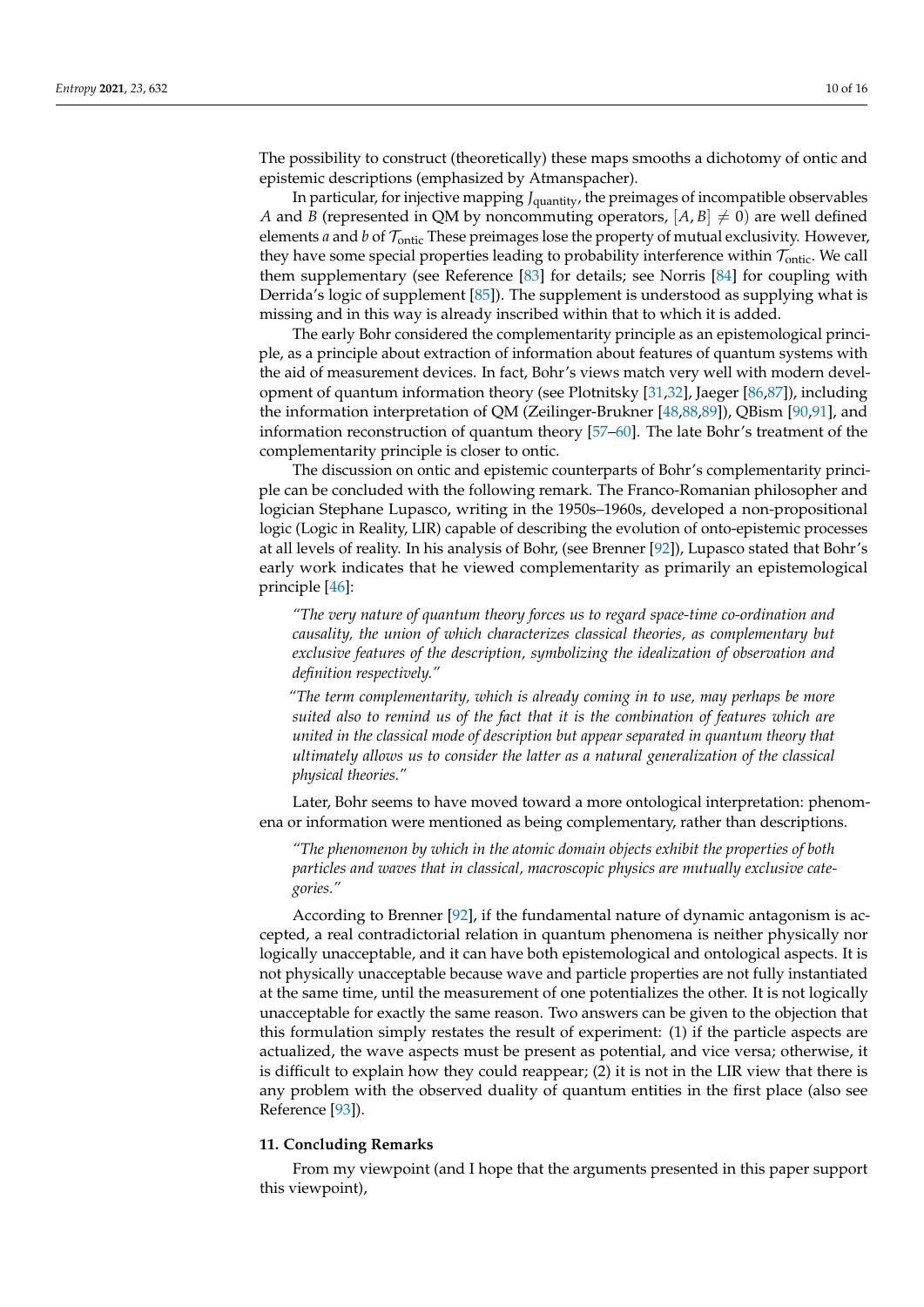- the EPR [\[13\]](#page-12-8) was not directed against the Heisenberg uncertainty and Bohr complementarity principles; and
- Bell's work, see, e.g., References [\[14](#page-12-9)[–16\]](#page-12-16) and further works following Bell's paradigm, e.g., Reference [\[17\]](#page-12-10), were straightforwardly directed against these principles.

However, Bell believed [\[14\]](#page-12-9) that he is in the boat with EPR. And this belief spread throughout the quantum community.

The recent years have been marked by the tremendous success of experimentalists performing Bell type tests [\[68](#page-14-29)[–70\]](#page-14-8). In the light of this paper (as well as Reference [\[1\]](#page-12-0)), these tests can be considered as an excellent confirmation of the validity of the Bohr complementarity principle. They also confirmed that the correlations predicted within quantum theory can be preserved at long distances. In this paper, we do not try to provide "deeper explanation" of these correlations than given by the quantum formalism (see a short remark at the very end of Appendix [A\)](#page-10-0). We just wanted to point that the attempt of their "explanation" in the Bell framework was suspicious from the very beginning (i.e., without derivation of any inequality), as an attempt to disprove the complementarity principle.

The ontological core of the complementarity principle is the quantum action postulate. Therefore rejection of complementarity is impossible without rejection of the existence of an indivisible quantum of action.

Following Reference [\[48\]](#page-13-15), we searched for the fundamental principles of QM. These are two, the quantum action and complementarity principles. The first principle is the epistemological representation of the quantum action postulate.

Finally, I conclude that if the foundation of quantum theory are presented as in Section [7,](#page-5-1) i.e., similarly to the foundations of special relativity, then *the attempts to go beyond the complementarity principle, e.g., with hidden variables of the Bell type, can be compared with the attempts to go beyond special relativity, by rejecting Einstein's principle on the constancy of the speed of light.*

**Funding:** This research received no external funding.

**Conflicts of Interest:** The authors declare no conflict of interest.

#### <span id="page-10-0"></span>**Appendix A. Janus of Quantum Nonlocality**

The first time Lüders nonlocalty was briefly mentioned in EPR [\[13\]](#page-12-8) as the absurd alternative to incompleteness of QM endowed with the Copenhagen interpretation.

During the Einstein-Bohr debate non of the debaters considered this alternative seriously. Unfortunately, Einstein mentioned nonlocality at a few other occasions and highlighted it in Reference [\[10\]](#page-12-5) with the catchy slogan, "spooky action at a distance." This sort of nonlocality is the straightforward consequence of using the projection postulate in combination with the Copenhagen interpretation: the quantum state is the state of the individual quantum system. We remark that the Copenhagen interpretation has many versions. Plotnitsky even proposed to speak about the interpretations in the spirit of Copenhagen. We characterize such interpretations by emphasizing the individual character of a state. The alternative interpretation is the statistical or ensemble interpretation. Here, the quantum state characterizes the features of an ensemble of identically prepared quantum systems.

**Lüders nonlocalty:** The state update as a retro-action of measurement is mathematically formalized by the Lüders projection postulate. For a compound system  $S = (S_1, S_2)$ , measurement on  $S_1$  with the concrete output  $A = a$  "instantaneously" modifies the state of *S*2. Here, the crucial role is played by a meaning of "instantaneously". In what space? If one follows the individual interpretation of the state, then this instantaneous change happens in physical space. One really can imagine that this instantaneous change is a consequence of spooky action at a distance.

However, as was explained in much detail in Reference [\[5\]](#page-12-1), if one uses the statistical interpretation of a quantum state, then "instantaneous" is related not to physical space, but to information space. There is nothing special in "instantaneous" change of information. (Here, "information" is treated epistemically).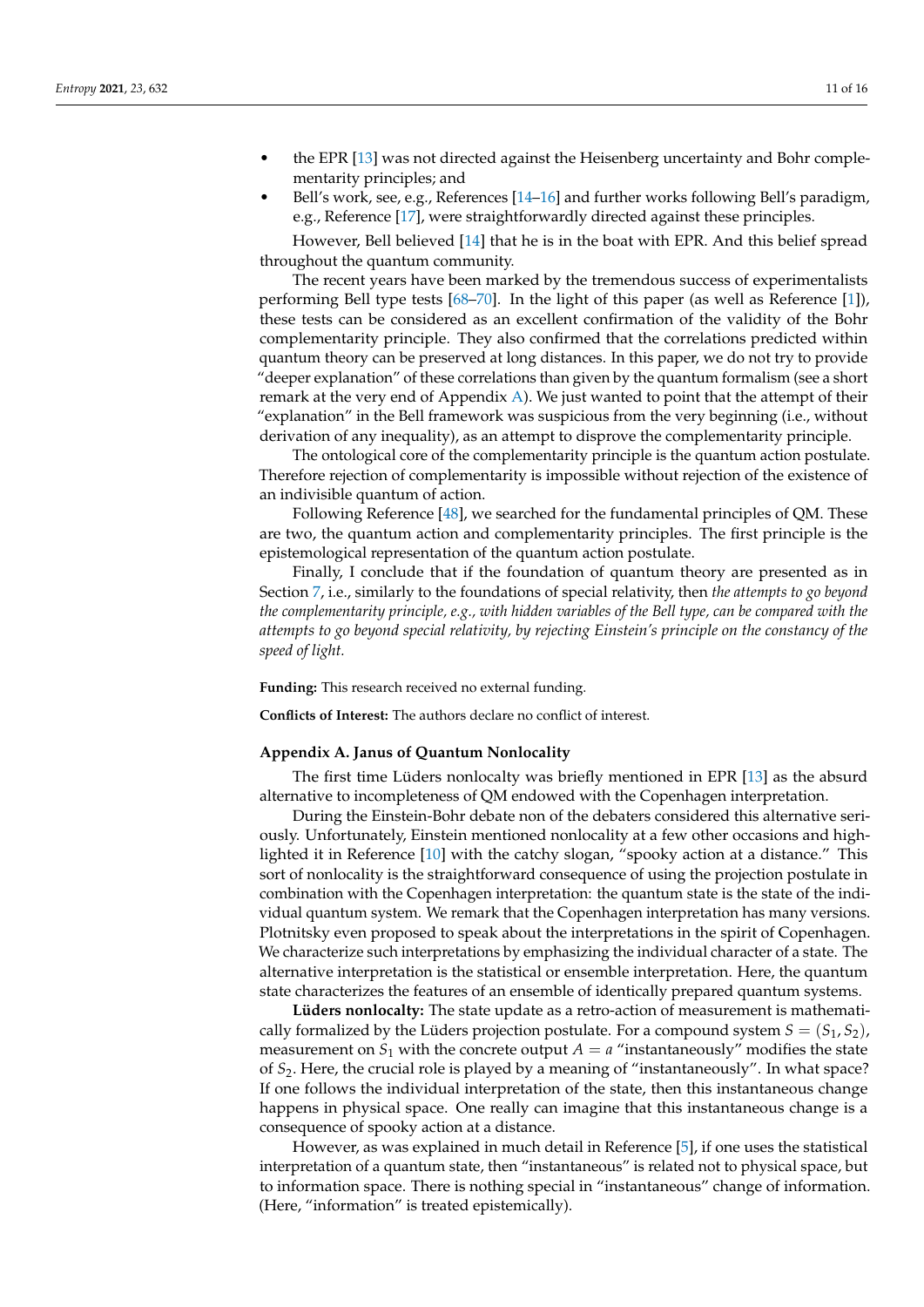The same happens in process of probability update in classical probability theory. Here, states of random systems are represented by probability measures. One also might say that such state changes instantaneously. But, nobody describes this situation as nonlocality.

Generally the question of interrelation of classical and quantum probability theories is very complex, its different dimensions were discussed by many authors, in particular, References [\[31,](#page-13-6)[42](#page-13-9)[,73,](#page-14-11)[87,](#page-14-22)[90,](#page-14-25)[91,](#page-14-26)[94](#page-15-0)[–96\]](#page-15-1).

**Bell nonlocality.** This is nonlocality of of some subquantum models invented by Bell and known as models with hidden variables [\[14](#page-12-9)[–17\]](#page-12-10). The existence of such models is not surprising at all, human imagination is powerful and it can generates a variety of mathematical structures that have nothing to do with physics. How does one couple Bell nonlocality with quantum physics? Bell proposed to compare correlations described by subquantum models with quantum correlations. As was pointed out in Reference [\[5\]](#page-12-1), the Bell project does not take into account the ontic-epistemic structure of scientific theories. Already Hertz [\[75\]](#page-14-13) and Boltzmann [\[76,](#page-14-30)[77\]](#page-14-14) (and later Schrödinger [\[78\]](#page-14-15)) emphasized this difference: descriptive (causal) versus observational theories (also see References [\[55](#page-13-23)[,56\]](#page-13-24)). Bell tried to identify outputs of the two theories. (This approach was strongly criticized by De Broglie [\[65\]](#page-14-5). It seems that he was not aware about the works of Hertz, Boltzmann, and Schrödinger. However, their views in fact coincide).

As was shown in Reference [\[1\]](#page-12-0), the Bell type inequalities can be considered in the purely quantum framework, as inequalities for correlations described by quantum theory. In this framework, violation versus satisfaction of these inequalities is equivalent to local incompatibility versus compatibility of quantum observables. Hence, Reference [\[1\]](#page-12-0) demonstrated that these inequalities are statistical tests for the Bohr complementarity principle (in particular, the Heisenberg uncertainty principle).

## <span id="page-11-0"></span>**Appendix B. Reestablishing Causality within Prequantum Classical Statistical Field Theory-PCSFT**

Can one reestablish causality without contradicting to Heisenberg's uncertainty principle? I think that the answer is "yes", and the corresponding mathematical model was constructed in a series of my papers; see, e.g., References [\[79](#page-14-16)[–81\]](#page-14-31). Of course, such reestablishing cannot be done in such a trivial way as in the Bell model with hidden variables, i.e., though simple identification of the values of functions of hidden variables with experimental outcomes.

In References [\[79](#page-14-16)[–81\]](#page-14-31), I developed *prequantum classical statistical field theory* (PCSFT), reproducing quantum probabilities and correlations within theory of classical random fields. PCSFT is a kind of hidden variables model, but the values of classical random variables, functions of classical random fields, are not identified with the outcomes of quantum observables. The PCSFT-counterpart of a quantum observable which is represented by the operator *A* are given by the quadratic form

$$
f_A(\phi) = \langle \phi | A | \phi \rangle.
$$

The range of values of the quadratci form *f<sup>A</sup>* does not coincides with the spectrum of *A*. In particular, if *A* has the spectrum  $\{-1, +1\}$ , the range of values of  $f_A$  is not bounded by 1. Correlations of such quadratic forms can violate the Bell-type inequalities. (And this is not surprising).

The basic variables of PCSFT are classical random fields defined on physical space. A random field can be considered as a function of two variables  $\phi = \phi(x; \omega)$ : *x* is the spatial variable (with three real coordinates); *ω* is a random parameter. We remark that random fields can be considered as random vectors valued in the complex Hilbert space  $H = L_2(\mathbf{R}^3)$  of square integrable complex valued functions.

The key point of this theory is that covariance operator *B* of random field  $\phi$  is identified (up to normalization by trace) with the density operator of QM:

$$
B \to \rho = B/\text{Tr}B. \tag{A1}
$$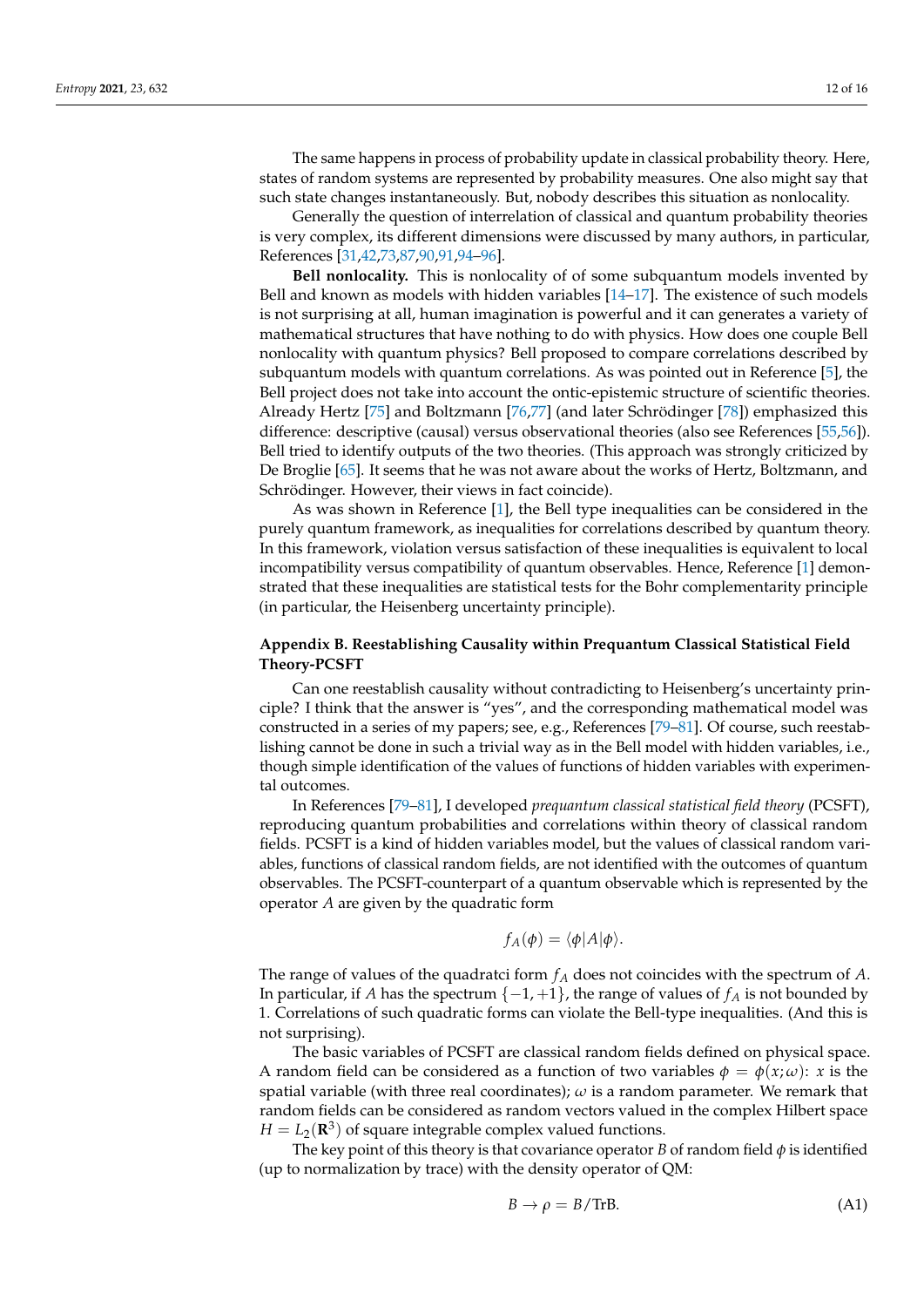The covariance operator is an element of the descriptive theory-PCSFT and the density operator is the element of the observational theory (QM). (For a complex valued random field, its covariance operator *B* is a Hermitian positive operator with the finite trace. Thus, *B* has all features of a density operator, besides normalization Tr*ρ* = 1). Quadratic forms are elements of the descriptive theory-PCSFT and Hermitian operators are elements of the observational theory QM.

We remark that here the trace of field's covariance operators equals to average of field's energy:

$$
\text{Tr}B = E \|\phi(\omega)\|^2,\tag{A2}
$$

where *E* is mathematical expectation, and

$$
\|\phi(\omega)\|^2 = \int_{\mathbf{R}^3} |\phi(x;\omega)|^2 dx
$$

is square of the  $L_2$ -norm of the field (for the concrete value of the random parameter  $\omega$ ).

PCSFT is a causal descriptive theory beyond the observational theory-QM (see Hertz and Boltzmann [\[75–](#page-14-13)[77\]](#page-14-14), as well as References [\[55,](#page-13-23)[56\]](#page-13-24)). PCSFT can be straightforwardly connected with observations through mapping onto QM. However, if one is looking for causal coupling with observations, then PCSFT has to be endowed with its own observation theory. Such a theory should describe generation of measurement outputs from quadratic forms  $\phi \to f_A(\phi)$ . The first steps towards such PCSFT-based measurement theory were done in Reference [\[81\]](#page-14-31). This measurement theory is based on detectors of the threshold type. It does not violate the Heisenberg uncertainty nor the Bohr complementarity principles. (However, the role of indivisible quantum of action in this theory has not yet been clarified.) In particular, the PCSFT-generated observational model reproduces violation of the CHSH inequality for discrete clicks of detectors (of the threshold type) [\[80\]](#page-14-32). This model is non-trivially coupled with the temporal structure of measurements, in particular, their constraining by time-coincidence of detections for Alice's and Bob's detectors.

#### **References**

- <span id="page-12-0"></span>1. Khrennikov, A. Get Rid of Nonlocality from Quantum Physics. *Entropy* **2019**, *21*, 806 [\[CrossRef\]](http://doi.org/10.3390/e21080806) [\[PubMed\]](http://www.ncbi.nlm.nih.gov/pubmed/33267519)
- 2. Khrennikov, A. Bell argument: Locality or realism? Time to make the choice. *AIP Conf. Proc.* **2012**, 160–175. [\[CrossRef\]](http://dx.doi.org/10.1063/1.3688967)
- <span id="page-12-14"></span>3. Khrennikov, A. Bohr against Bell: Complementarity versus nonlocality. *Open Phys.* **2017**, *15*, 734–738. [\[CrossRef\]](http://dx.doi.org/10.1515/phys-2017-0086)
- <span id="page-12-13"></span>4. Khrennikov, A. Quantum versus classical entanglement: Eliminating the issue of quantum nonlocality. *Found. Phys.* **2020**, *50*, 1762–1780. [\[CrossRef\]](http://dx.doi.org/10.1007/s10701-020-00319-7)
- <span id="page-12-1"></span>5. Khrennikov, A. Two faced Janus of quantum nonlocality. *Entropy* **2020**, *22*, 303. [\[CrossRef\]](http://dx.doi.org/10.3390/e22030303)
- <span id="page-12-2"></span>6. Kupczynski, M. Closing the Door on Quantum Nonlocality. *Entropy* **2018**, *20*, 877. [\[CrossRef\]](http://dx.doi.org/10.3390/e20110877)
- 7. Plotnitsky, A. "The Unavoidable Interaction between the Object and the Measuring Instruments": Reality, Probability, and Nonlocality in Quantum Physics. *Found. Phys.* **2020**, *50*, 1824–1858. [\[CrossRef\]](http://dx.doi.org/10.1007/s10701-020-00353-5)
- <span id="page-12-3"></span>8. Kupczynski, M. Is the Moon There If Nobody Looks: Bell Inequalities and Physical Reality. *Front. Phys.* **2020**, *8*. [\[CrossRef\]](http://dx.doi.org/10.3389/fphy.2020.00273)
- <span id="page-12-4"></span>9. Boughn, S. Making sense of Bell's theorem and quantum nonlocality. *Found. Phys.* **2017**, *47*, 640–657. [\[CrossRef\]](http://dx.doi.org/10.1007/s10701-017-0083-6)
- <span id="page-12-5"></span>10. Born, M. *The Born-Einstein Letters 1916–1955*; Macmillan Press: New York, NY, USA, 1971.
- <span id="page-12-6"></span>11. Einstein, A. *Letters on Wave Mechanics: Correspondence with H. A. Lorentz, Max Planck, and Erwin Schrödinger M. J. Klein (Introduction), K. Przibram (Foreword)*; Philosophical Library: New York, NY, USA, 2015.
- <span id="page-12-7"></span>12. Lüders, G. Über die Zustandsänderung durch den Messprozess. *Ann. Phys. (Leipzig)* **1951**, *8*, 322–328. [\[CrossRef\]](http://dx.doi.org/10.1002/andp.19504430510)
- <span id="page-12-8"></span>13. Einstein, A.; Podolsky, B.; Rosen, N. Can quantum-mechanical description of physical reality be considered complete? *Phys. Rev.* **1935**, *47*, 777–780. [\[CrossRef\]](http://dx.doi.org/10.1103/PhysRev.47.777)
- <span id="page-12-9"></span>14. Bell, J.S. On the Einstein-Podolsky-Rosen paradox. *Physics* **1964**, *1*, 195–200. [\[CrossRef\]](http://dx.doi.org/10.1103/PhysicsPhysiqueFizika.1.195)
- <span id="page-12-15"></span>15. Bell, J.S. *Speakable and Unspeakable in Quantum Mechanics*, 2nd ed.; Cambridge University Press: Cambridge, UK, 2004.
- <span id="page-12-16"></span><span id="page-12-10"></span>16. Bell, J.S. On the problem of hidden variables in quantum theory. *Rev. Mod. Phys.* **1966**, *38*, 450. [\[CrossRef\]](http://dx.doi.org/10.1103/RevModPhys.38.447)
- 17. Clauser, J.F.; Horne, M.A.; Shimony, A.; Holt, R.A. Proposed experiment to test local hidden-variable theories. *Phys. Rev. Lett.* **1969**, *23*, 880. [\[CrossRef\]](http://dx.doi.org/10.1103/PhysRevLett.23.880)
- <span id="page-12-11"></span>18. Aspect, A. Experimental tests of Bell's inequalities in atomic physics, in Atomic Physics 8. In Proceedings of the Eighth International Conference on Atomic Physics, Göteborg, Sweden, 2–6 August 1982.
- <span id="page-12-12"></span>19. Aspect, A. Bell's Theorem: The Naive View of an Experimentalist. In *Quantum [Un]speakables*; Springer: Berlin/Heidelberg, Germany, 2002.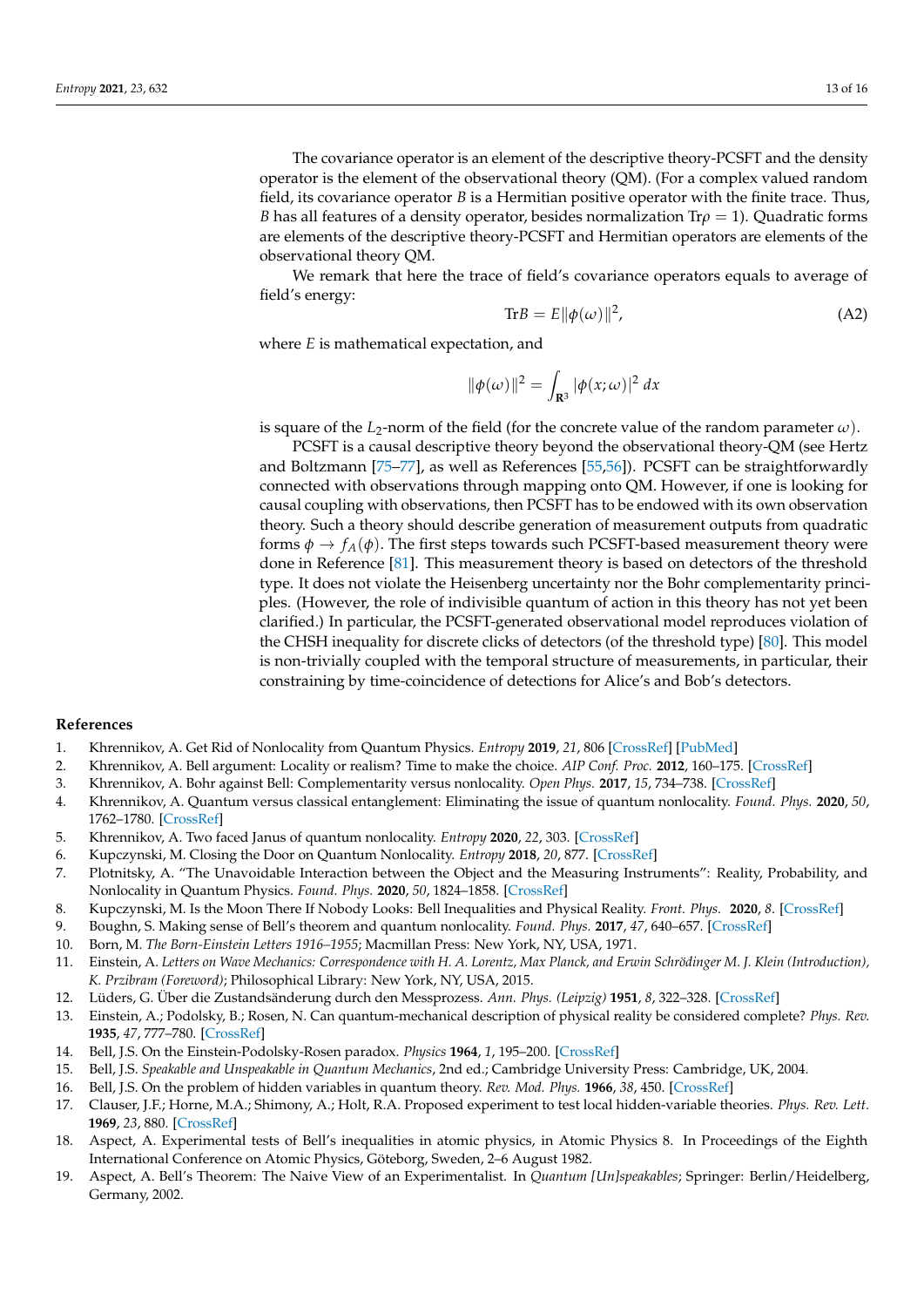- <span id="page-13-0"></span>20. von Neumann, J. *Mathematische Grundlagen der Quantenmechanik*; Springer: Berlin/Heidelberg, Germany, 1933.
- <span id="page-13-1"></span>21. Davies, E.B. *Quantum Theory of Open Systems*; Academic Press: London, UK, 1976.
- <span id="page-13-2"></span>22. Ozawa, M. Probabilistic interpretation of quantum theory. *New Gener. Comput.* **2016**, *34*, 125–152. [\[CrossRef\]](http://dx.doi.org/10.1007/s00354-016-0205-2)
- <span id="page-13-3"></span>23. Filipp, S.; Svozil, K. Generalizing Tsirelson's bound on Bell inequalities using a min-max principle. *Phys. Rev. Lett.* **2004**, *93*, 130407. [\[CrossRef\]](http://dx.doi.org/10.1103/PhysRevLett.93.130407)
- 24. Filipp, S.; Svozil, K. Tracing the bounds on Bell-type inequalities. *AIP Conf. Proc.* **2005**, *750*, 87–94.
- 25. De Muynck, W. *Foundations of Quantum Mechanics, an Empiricist Approach*; Springer: Dordrecht, The Netherlands, 2006.
- 26. Khrennikov, A.Y. The role of von Neumann and Luders postulates in the Einstein, Podolsky, and Rosen considerations: Comparing measurements with degenerate and nondegenerate spectra. *J. Math. Phys.* **2008**, *49*, 52102. [\[CrossRef\]](http://dx.doi.org/10.1063/1.2903753)
- 27. Jung, K. Violation of Bell's inequality: Must the Einstein locality really be abandoned? *J. Phys. Conf. Ser.* **2017**, *880*, 012065. [\[CrossRef\]](http://dx.doi.org/10.1088/1742-6596/880/1/012065)
- 28. Griffiths, R.B. Quantum nonlocality: Myth and reality. *arXiv* **2019**, arXiv:1901.07050.
- <span id="page-13-4"></span>29. Cetto, A.M.; Valdes-Hernandez, A.; de la Pena, L. On the spin projection operator and the probabilistic meaning of the bipartite correlation function. *Found. Phys.* **2019**, *50*, 27–39. [\[CrossRef\]](http://dx.doi.org/10.1007/s10701-019-00313-8)
- <span id="page-13-5"></span>30. Bohr, N. *The Philosophical Writings of Niels Bohr*; Ox Bow Press: Woodbridge, UK, 1987.
- <span id="page-13-6"></span>31. Plotnitsky, A. *Epistemology and Probability: Bohr, Heisenberg, Schrödinger and the Nature of Quantum-Theoretical Thinking*; Springer: Berlin/Heidelberg, Germany; New York, NY, USA, 2009.
- <span id="page-13-16"></span>32. Plotnitsky, A. *Niels Bohr and Complementarity: An Introduction*; Springer: Berlin/Heidelberg, Germany; New York, NY, USA, 2012.
- <span id="page-13-7"></span>33. Faye, J.; Folse, H. *Niels Bohr and the Philosophy of Physics: Twenty-First-Century Perspectives*; Bloomsbury Academic: London, UK, 2017.
- <span id="page-13-8"></span>34. De la Peńa, L.; Cetto, A.M.; Brody, T.A. On hidden variable theories and Bell's inequality. Lett. Nuovo Cimento 1972, 5, 177. [\[CrossRef\]](http://dx.doi.org/10.1007/BF02815921)
- 35. Kupczynski, M. Bertrand's paradox and Bell's inequalities. *Phys. Lett.* A **1987**, *121*, 205–207. [\[CrossRef\]](http://dx.doi.org/10.1016/0375-9601(87)90002-8)
- 36. Khrennikov, A. Non-Kolmogorov probability models and modified Bell's inequality. *J. Math. Phys.* **2000**, *41*, 1768–1777. [\[CrossRef\]](http://dx.doi.org/10.1063/1.533210)
- 37. Khrennikov, A.Y. *Interpretations of Probability*, 2nd ed.; De Gruyter: Berlin, Germany, 2009.
- 38. Nieuwenhuizen, T.M. Is the contextuality loophole fatal for the derivation of Bell inequalities? *Found. Phys.* **2011**, *41*, 580–591. [\[CrossRef\]](http://dx.doi.org/10.1007/s10701-010-9461-z)
- 39. De Raedt, H.; Hess, K.; Michielsen, K. Extended Boole-Bell inequalities applicable to quantum theory. *J. Comp. Theor. Nanosc.* **2011**, *8*, 10119. [\[CrossRef\]](http://dx.doi.org/10.1166/jctn.2011.1781)
- 40. Kupczynski, M. Entanglement and quantum nonlocality demystified. In Proceedings of the Quantum Theory: Reconsideration of Foundations 6, Växjö, Sweden, 11–14 June 2012; Khrennikov, A., Atmanspacher, H., Migdall, A., Polyakov, S., Eds.; Melville: New York, NY, USA, 2012; Volume 1508, pp. 253–264.
- 41. Khrennikov, A. CHSH inequality: Quantum probabilities as classical conditional probabilities. *Found. Phys.* **2015**, *45*, 711–725. [\[CrossRef\]](http://dx.doi.org/10.1007/s10701-014-9851-8)
- <span id="page-13-9"></span>42. Khrennikov, A.; Alodjants, A. Classical (local and contextual) probability model for Bohm-Bell type experiments: No-signaling as independence of random variables. *Entropy* **2018**, *21*, 157. [\[CrossRef\]](http://dx.doi.org/10.3390/e21020157)
- <span id="page-13-10"></span>43. Korolkova, N.; Leuchs, G. Quantum correlations in separable multi-mode states and in classically entangled light. *Rep. Prog. Phys.* **2019**, *82*, 056001. [\[CrossRef\]](http://dx.doi.org/10.1088/1361-6633/ab0c6b)
- <span id="page-13-11"></span>44. Bohr, N. The quantum postulate and the recent development of atomic theory. *Suppl. Nat.* **1928**, *121*, 580–590.
- <span id="page-13-14"></span>45. Bohr, N. Wirkungsquantum und Naturbeschreibung. *Naturwissenschaft* **1929**, *17*, 483–486. [\[CrossRef\]](http://dx.doi.org/10.1007/BF01505680)
- <span id="page-13-12"></span>46. Bohr, N. The quantum of action and the description of nature. In *Foundations of Quantum Physics I (1926–1932)*; Niels Bohr Collected Works; Kalckar, J., Ed.; Elsevier: Amsterdam, The Netherlands, 1985; Volume 6, pp. 201–217.
- <span id="page-13-13"></span>47. Khrennikov, A. Quantum postulate vs. quantum nonlocality: On the role of the Planck constant in Bell's argument. *Found. Phys.* **2021**, *51*, 16. [\[CrossRef\]](http://dx.doi.org/10.1007/s10701-021-00430-3)
- <span id="page-13-15"></span>48. Zeilinger, A. A foundational principle for quantum mechanics. *Found. Phys.* **1999**, *29*, 631–643. [\[CrossRef\]](http://dx.doi.org/10.1023/A:1018820410908)
- <span id="page-13-17"></span>49. Atmanspacher, H. Determinism is ontic, determinability is epistemic. In *Between Chance and Choice: Interdisciplinary Perspectives on Determinism*; Atmanspacher, H., Bishop, R.C., Eds.; Imprint Academic: Thorverton, UK, 2002; pp. 49–74.
- <span id="page-13-18"></span>50. Atmanspacher, H.; Primas, H. Epistemic and Ontic Quantum Realities. In *Time, Quantum and Information*; Castell, L., Ischebeck, O., Eds.; Springer: Berlin/Heidelberg, Germany, 2003.
- <span id="page-13-19"></span>51. Khrennikov, A. Echoing the recent Google success: Foundational roots of quantum supremacy. *arXiv* **2019**, arXiv:1911.10337.
- <span id="page-13-20"></span>52. Jaeger, G.; Shimony, A.; Vaidman, L. Two interferometric complementarities. *Phys. Rev. A* **1995**, *51*, 54. [\[CrossRef\]](http://dx.doi.org/10.1103/PhysRevA.51.54) [\[PubMed\]](http://www.ncbi.nlm.nih.gov/pubmed/9911555)
- <span id="page-13-21"></span>53. Brown, K. *Reflections on Relativity*; Lulu.com Publ.: Morrisville, NC, USA, 2020.
- <span id="page-13-22"></span>54. von Weizsäcker, C.F. *Aufbau der Physik*; Hanser Verlag: München, Germany, 1985.
- <span id="page-13-23"></span>55. Khrennikov, A. Quantum epistemology from subquantum ontology: Quantum mechanics from theory of classical random fields. *Ann. Phys.* **2017**, *377*, 147–163. [\[CrossRef\]](http://dx.doi.org/10.1016/j.aop.2016.12.005)
- <span id="page-13-24"></span>56. Khrennikov, A. Hertz's viewpoint on quantum theory. *Act. Nerv. Super.* **2019**, *61*, 24. [\[CrossRef\]](http://dx.doi.org/10.1007/s41470-019-00052-1)
- <span id="page-13-25"></span>57. D' Ariano, G.M. Operational axioms for quantum mechanics. Foundations of Probability and Physics-3. *AIP Conf. Proc.* **2007**, *889*, 79–105.
- 58. D'Ariano, G.M. Physics as information processing, in Advances in Quantum Theory. *AIP Conf. Proc.* **2011**, *1327*, 7–16.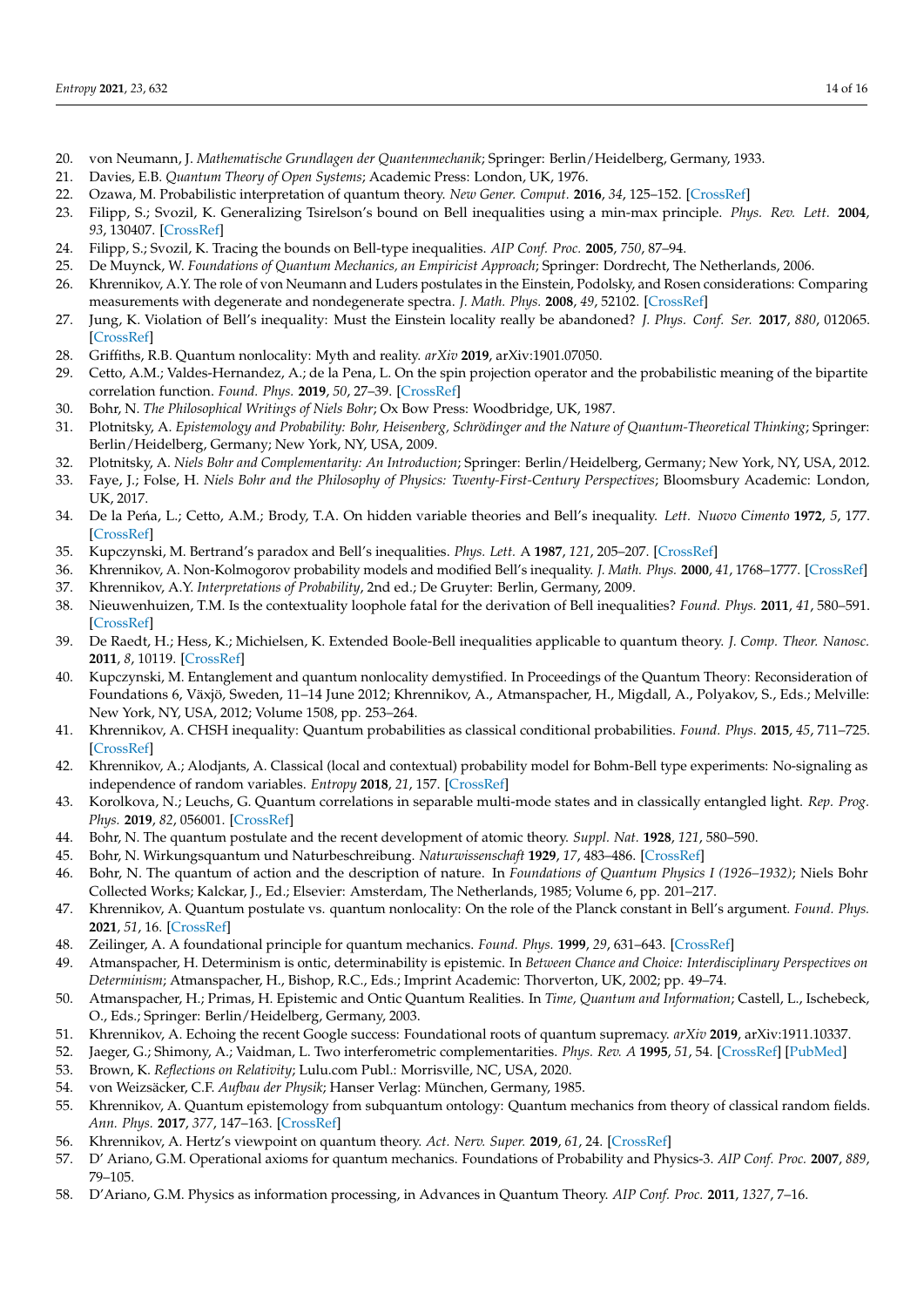- 59. Chiribella, G.; D'Ariano, G.M.; Perinotti, P. Probabilistic theories with purification. *Phys. Rev. A* **2010**, *81*, 062348. [\[CrossRef\]](http://dx.doi.org/10.1103/PhysRevA.81.062348)
- <span id="page-14-0"></span>60. Chiribella, G.; D'Ariano, G.M.; Perinotti, P. Informational axioms for quantum theory, in Foundations of Probability and Physics-6. *AIP Conf. Proc.* **2012**, *1424*, 270–279.
- <span id="page-14-1"></span>61. Weihs, G.; Jennewein, T.; Simon, C.; Weinfurter, H.; Zeilinger, A. Violation of Bell's inequality under strict Einstein locality conditions. *Phys. Rev. Lett.* **1998**, *81*, 5039. [\[CrossRef\]](http://dx.doi.org/10.1103/PhysRevLett.81.5039)
- <span id="page-14-2"></span>62. Plotnitsky, A. "Without in any way disturbing the system": Illuminating the issue of quantum nonlocality. *arXiv* **2019**, arXiv:1912.03842.
- <span id="page-14-3"></span>63. Einstein, A.; Infeld, L. *The Evolution of Physics: The Growth of Ideas from Early Concepts to Relativity and Quanta*; Cambridge University Press: Cambridge, UK, 1938.
- <span id="page-14-4"></span>64. Bohr, N. Can quantum-mechanical description of physical reality be considered complete? *Phys. Rev.* **1935**, *48*, 696–702. [\[CrossRef\]](http://dx.doi.org/10.1103/PhysRev.48.696)
- <span id="page-14-5"></span>65. De Broglie, L. *The Current Interpretation of Wave Mechanics: A Critical Study*; Elsevier: Amsterdam, The Netherlands, 1964.
- <span id="page-14-6"></span>66. Bartosik, H.; Klepp, J.; Schmitzer, C.; Sponar, S.; Cabello, A.; Rauch, H.; Hasegawa, Y. Experimental test of quantum contextuality in neutron interferometry. *Phys. Rev. Lett.* **2009**, *103*, 040403. [\[CrossRef\]](http://dx.doi.org/10.1103/PhysRevLett.103.040403) [\[PubMed\]](http://www.ncbi.nlm.nih.gov/pubmed/19659333)
- <span id="page-14-7"></span>67. Aspect, A.; Dalibard, J.; Roger, G. Experimental test of Bell's Inequalities using time-varying analyzers. *Phys. Rev. Lett.* **1982**, *49*, 1804–1807. [\[CrossRef\]](http://dx.doi.org/10.1103/PhysRevLett.49.1804)
- <span id="page-14-29"></span>68. Hensen, B.; Bernien, H.; Dreau, A.E.; Reiserer, A.; Kalb, N.; Blok, M.S.; Ruitenberg, J.; Vermeulen, R.F.; Schouten, R.N.; Abellan, C.; et al. Experimental loophole-free violation of a Belli nequality using entangled electron spins separated by 1.3 km. *Nature* **2015**, *526*, 682. [\[CrossRef\]](http://dx.doi.org/10.1038/nature15759) [\[PubMed\]](http://www.ncbi.nlm.nih.gov/pubmed/26503041)
- 69. Giustina, M.; Versteegh, M.A.; Wengerowsky, S.H.; Steiner, J.; Hochrainer, A.; Phelan, K.; Steinlechner, F.; Kofler, J.; Larsson, J.Å; Abellan, C.; et al. A significant-loophole-free test of Bell's theo-rem with entangled photons. *Phys. Rev. Lett.* **2015**, *115*, 250401. [\[CrossRef\]](http://dx.doi.org/10.1103/PhysRevLett.115.250401)
- <span id="page-14-8"></span>70. Shalm, L.K.; Meyer-Scott, E.; Christensen, B.G.; Bierhorst, P.; Wayne, M.A.; Stevens, M.J.; Gerrits, T.; Glancy, S.; Hamel, D.R.; Allman, M.S.; et al. A strong loophole-free test of local realism. *Phys. Rev. Lett.* **2015**, *115*, 2504. [\[CrossRef\]](http://dx.doi.org/10.1103/PhysRevLett.115.250402) [\[PubMed\]](http://www.ncbi.nlm.nih.gov/pubmed/26722906)
- <span id="page-14-9"></span>71. Aspect, A. Trois Tests Expérimentaux des Inégalités de Bell par Mesure de Corrélation de Polarisation de Photons. Available online: <https://pastel.archives-ouvertes.fr/tel-00011844> (accessed on 17 May 2021).
- <span id="page-14-10"></span>72. Adenier, G.; Khrennikov, A. Anomalies in experimental data for the EPR-Bohm experiment: Are both classical and quantum mechanics wrong? *arXiv* **2006**, arXiv:quant-ph/0607172.
- <span id="page-14-11"></span>73. Khrennikov, A. *Contextual Approach to Quantum Formalism*; Springer: Berlin/Heidelberg, Germany; New York, NY, USA, 2009.
- <span id="page-14-12"></span>74. Khrennikov, A. Formalization of Bohr's contextuality within theory of open quantum systems. *arXiv* **2021**, arXiv:2102.09184.
- <span id="page-14-13"></span>75. Hertz, H. *The Principles of Mechanics: Presented in a New Form*; Macmillan: London, UK, 1899.
- <span id="page-14-30"></span>76. Boltzmann, L. *Uber die Frage nach der objektiven Existenz der Vorgnge in der unbelebten Natur*; Barth, J.A., Ed.; Populre Schriften: Leipzig, Germany, 1905.
- <span id="page-14-14"></span>77. Boltzmann, L. On the development of the methods of theoretical physics in recent times. In *Theoretical Physics and Philosophical Problems*; Vienna Circle Collection; McGuinness, B., Ed.; Springer: Dordrecht, The Netherlands, 1974; Volume 5.
- <span id="page-14-15"></span>78. D'Agostino, S. Continuity and completeness in physical theory: Schrödinger's return to the wave interpretation of quantum mechanics in the 1950's. In *E. Schrödinger: Philosophy and the Birth of Quantum Mechanics*; Bitbol, M., Darrigol, O., Eds.; Editions Frontieres: Gif-sur-Yvette, France, 1992; pp. 339–360.
- <span id="page-14-16"></span>79. Khrennikov, A. A pre-quantum classical statistical model with infinite-dimensional phase space. *J. Phys. A Math. Gen.* **2005**, *38*, 9051–9073. [\[CrossRef\]](http://dx.doi.org/10.1088/0305-4470/38/41/015)
- <span id="page-14-32"></span>80. Khrennikov, A. *Beyond Quantum*; Pan Stanford Publ.: Singapore, 2014.
- <span id="page-14-31"></span>81. Khrennikov, A. Detection Model Based on Representation of Quantum Particles by Classical Random Fields: Born's Rule and Beyond. Found. *Physics* **2009**, *39*, 997–1022. [\[CrossRef\]](http://dx.doi.org/10.1007/s10701-009-9312-y)
- <span id="page-14-17"></span>82. Khrennikov, A. Quantum probabilities and violation of CHSH-inequality from classical random signals and threshold type detection scheme. *Prog. Theor. Phys.* **2012**, *128*, 31–58. [\[CrossRef\]](http://dx.doi.org/10.1143/PTP.128.31)
- <span id="page-14-18"></span>83. Khrennikov, A. The principle of supplementarity: A contextual probabilistic viewpoint to complementarity, the interference of probabilities and incompatibility of variables in quantum mechanics. *Found. Phys.* **2005**, *35*, 1655–1693. [\[CrossRef\]](http://dx.doi.org/10.1007/s10701-005-6511-z)
- <span id="page-14-19"></span>84. Norris, C. Supplementarity and deviant logics: Derrida contra quine. *Philos. Forum* **1998**, *29*, 1–27.
- <span id="page-14-20"></span>85. Derrida, J. *Of Grammatology*; Johns Hopkins University Press: Baltimore, MD, USA, 1998.
- <span id="page-14-21"></span>86. Jaeger, G. *Quantum Information. An Overview*; Springer: Berlin/Heidelberg, Germany, 2007.
- <span id="page-14-22"></span>87. Jaeger, G. Quantum Objects: Non-Local Correlation, Causality and Objective Indefiniteness in the Quantum World; Springer: Berlin/Heidelberg, Germany; New York, NY, USA, 2013.
- <span id="page-14-23"></span>88. Brukner, C.; Zeilinger, A. Malus' law and quantum information. *Acta Phys. Slovaca* **1999**, *49*, 647–652.
- <span id="page-14-24"></span>89. Brukner, C.; Zeilinger, A. Information Invariance and Quantum Probabilities. *Found. Phys.* **2009**, *39*, 677. [\[CrossRef\]](http://dx.doi.org/10.1007/s10701-009-9316-7)
- <span id="page-14-25"></span>90. Caves, C.M.; Fuchs, C.A.; Schack, R. Quantum probabilities as Bayesian probabilities. *Phys. Rev. A* **2002**, *65*, 022305. [\[CrossRef\]](http://dx.doi.org/10.1103/PhysRevA.65.022305)
- <span id="page-14-26"></span>91. Fuchs, C.A.; Mermin, N.D.; Schack, R. An Introduction to QBism with an Application to the Locality of Quantum Mechanics. *Am. J. Phys.* **2014**, *82*, 749. [\[CrossRef\]](http://dx.doi.org/10.1119/1.4874855)
- <span id="page-14-27"></span>92. Brenner, J.E. *Logic in Reality*; Springer: Dordrecht, The Netherlands, 2008.
- <span id="page-14-28"></span>93. Brenner, J.E.; Igamberdiev, A. *Philosophy in Reality*; A New Book of Changes: Berlin/Heidelberg, Germany; New York, NY, USA, 2021.